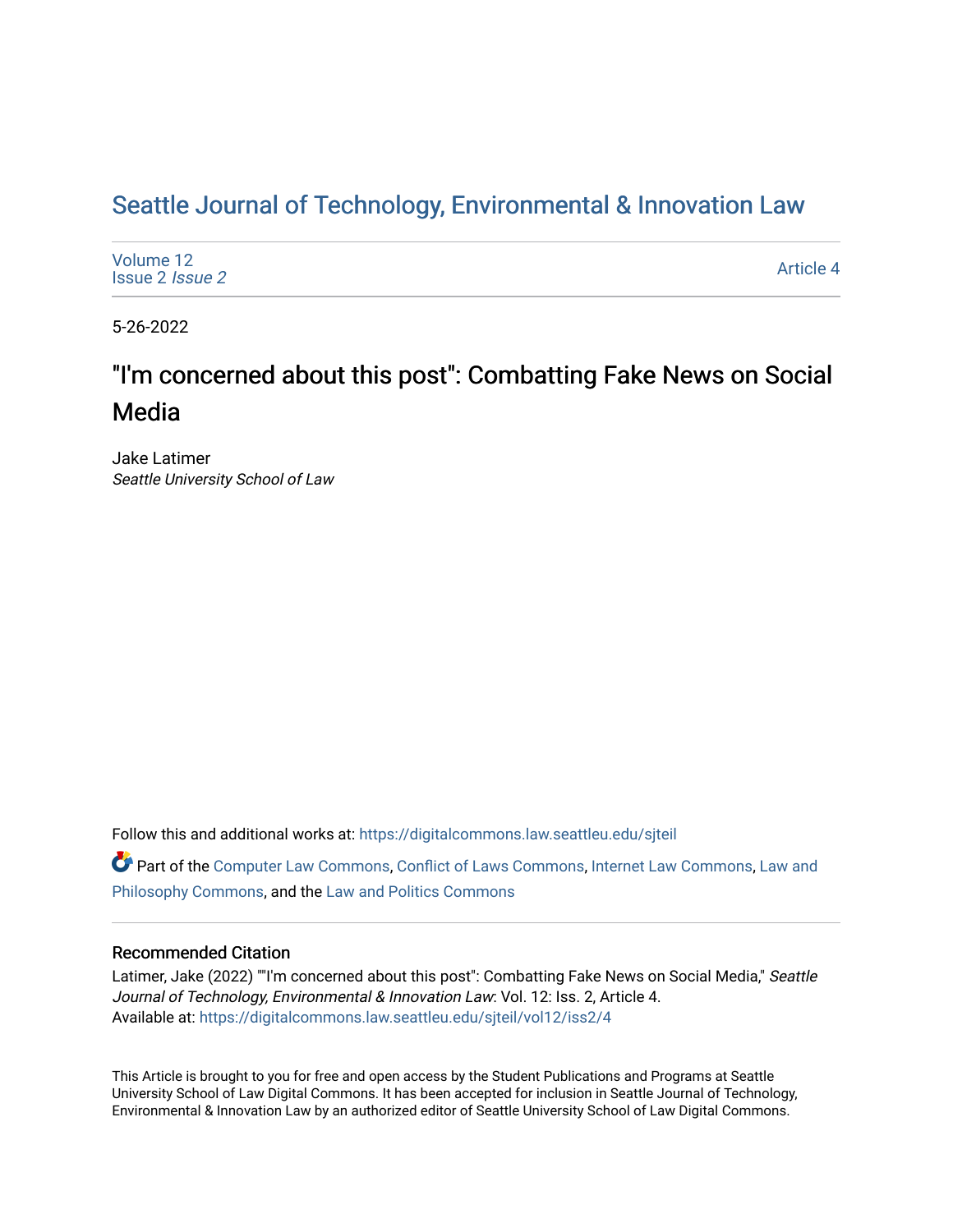# "I'm concerned about this post": Combatting Fake News on Social Media

## Cover Page Footnote

M. Jacob Latimer graduated from Seattle University School of Law in May 2022. Jacob would like to thank the SJTEIL editors and faculty advisors for their feedback and assistance. He would especially like to thank his family for their encouragement and his wife, Hailey Latimer, for her unwavering support and selflessness.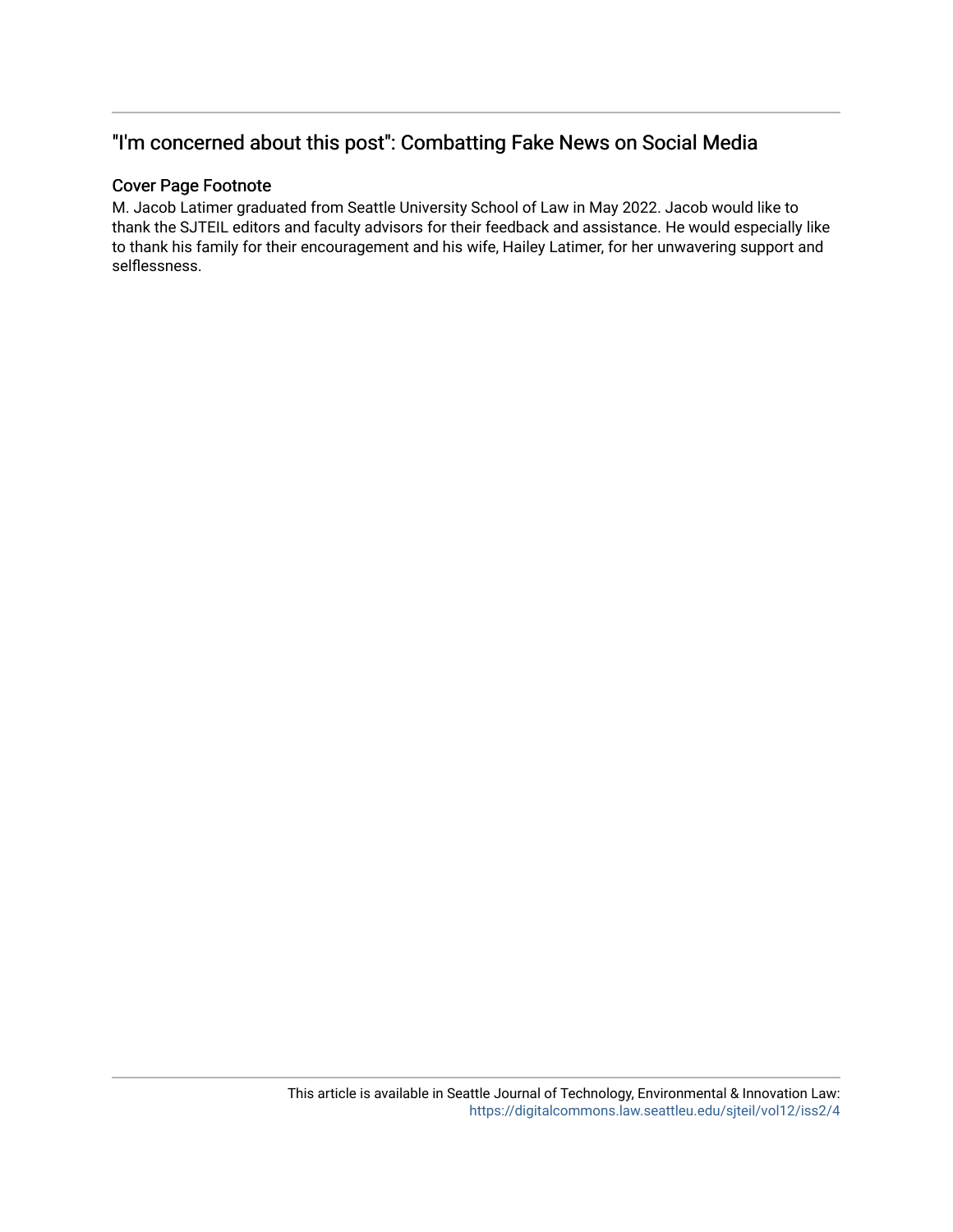# **"I'm concerned about this post": Combatting Fake News on Social Media**

## *Jake Latimer\**

#### I. INTRODUCTION

The public concern over the spread of "fake news" on social media has increased over the last decade.<sup>1</sup> Large social networking platforms like Facebook and Twitter have attempted to address fake news by flagging it as misleading.<sup>2</sup> Even former President Trump has seemingly exhibited a sense of paranoia over its spread.<sup>3</sup> While the term "fake news" is often used as a political weapon to discredit unfavorable information and opinions, fake news refers to factually false or grossly misleading content likely designed to sway or entrench one's opinion on a particular topic.<sup>4</sup> The pervasiveness of this type of fake news on the internet is a growing threat that requires attention before it becomes indistinguishable from true information in both appearance and popularity.<sup>5</sup>

Section 230 of the Communications Decency Act of 1996 (CDA) helped to create a digital environment where fake news can spread comfortably and pervasively.<sup>6</sup> Section 230 provides broad immunity to Internet service providers (ISPs)—including social media sites—against liability for third-party content found on their platforms.<sup>7</sup> Social media companies earn most of their revenue from advertisements on their websites, and their revenue increases in proportion with the amount of

<sup>\*</sup> M. Jacob Latimer graduated from Seattle University School of Law in May 2022. Jacob would like to thank the SJTEIL editors and faculty advisors for their feedback and assistance. He would especially like to thank his family for their encouragement and his wife, Hailey Latimer, for her unwavering support and selflessness.

<sup>&</sup>lt;sup>1</sup> David A. Graham, *Some Real News About Fake News*, THE ATLANTIC (Jun. 7, 2019), <https://www.theatlantic.com/ideas/archive/2019/06/fake-news-republicans-democrats/591211/> [https://perma.cc/PBS6-EDMB].

<sup>2</sup> *See* Tessa Lyons, *Hard Questions: What's Facebook's Strategy for Stopping False News?*, FACEBOOK (May. 23, 2018)[, https://about.fb.com/news/2018/05/hard-questions-false-news/](https://about.fb.com/news/2018/05/hard-questions-false-news/) [https://perma.cc/YZ3D-Y3MM].

<sup>&</sup>lt;sup>3</sup> See generally Donald J. Trump (@realDonaldTrump), THE TRUMP ARCHIVE, https://www.thetrumparchive.com/?results=1&searchbox=%22fake+news%22

<sup>[</sup>https://perma.cc/BRP4-EWSM].

<sup>4</sup> *See* David M. J. Lazer et al., *The Science of Fake News*, 359 SCI. 1094 (2018). <sup>5</sup> *See id*.

<sup>6</sup> *See* JEFF KOSSEFF, THE TWENTY-SIX WORDS THAT CREATED THE INTERNET (2019)

 $747$  U.S.C.A § 230(c)(1).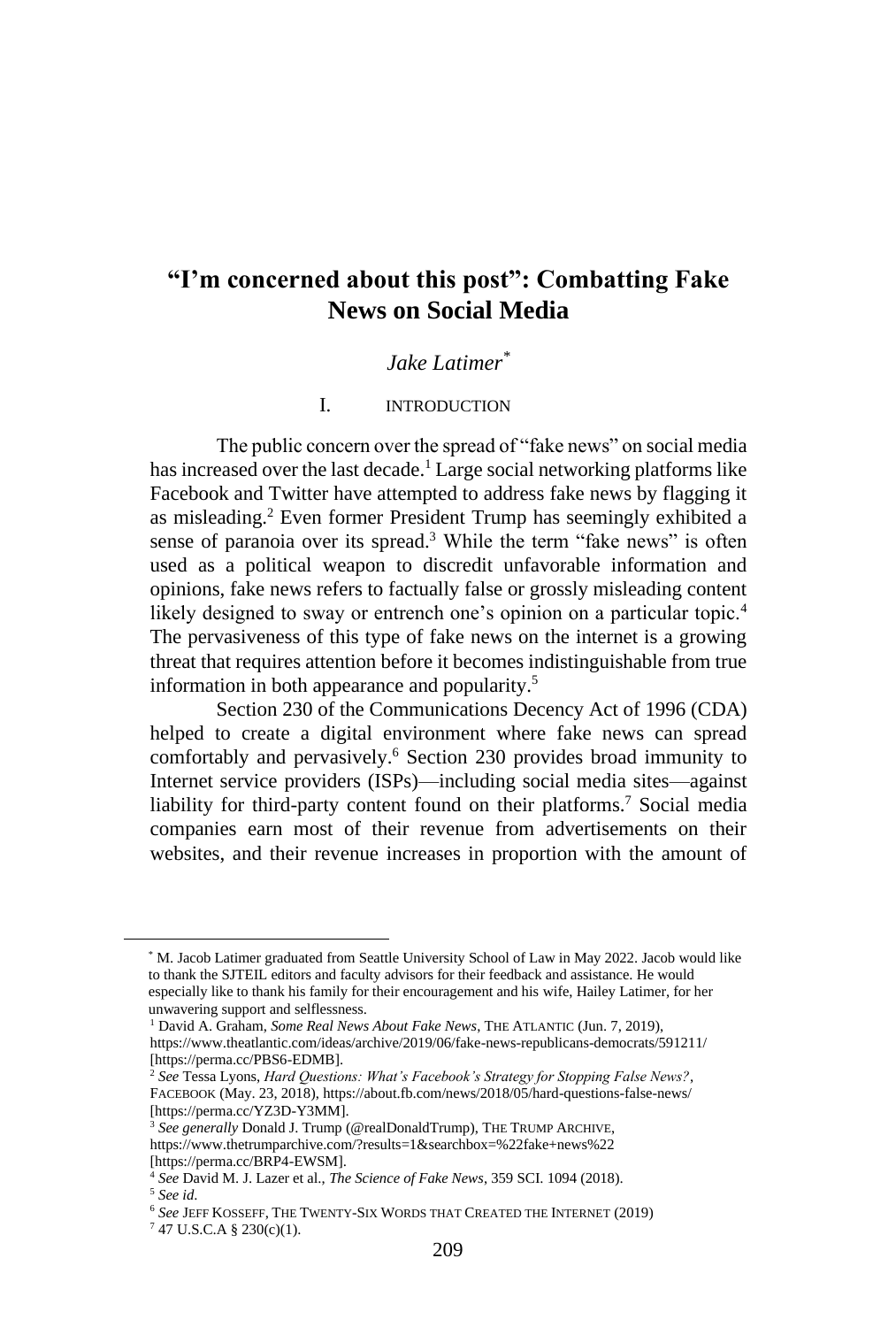traffic on their platforms.<sup>8</sup> Thanks to Section 230, social media companies profit from the presence of fake news on their sites because users generally find such news to be more interesting and attractive than reality.<sup>9</sup> As a result, social media companies may be reluctant to remove fake news from their platforms because it increases their revenue and presents no obvious costs.

Recently, Section 230's breadth has come under political and public scrutiny.<sup>10</sup> Most notably, former President Trump called for the entire repeal of Section 230, and various legislative proposals suggest amending Section 230 to expose social media companies to increased levels of liability.<sup>11</sup> However, the proposed amendments and other proffered solutions are unlikely to serve as a panacea, and the legislature is likely to find a better solution outside of the CDA.

The recent legislative proposals to amend Section 230 are underinclusive or insufficient to address the problem of fake news. One proposal seeks to treat the actions of algorithms as the actions of the social media companies—subjecting companies like Facebook to liability for harm caused by such content.<sup>12</sup> Other proposals seek to increase media literacy via public education reforms, encourage providers of interactive computer services to provide politically neutral content moderation, and certify the trustworthiness of news outlets by licensing journalists.<sup>13</sup>

While these suggestions may slow the spread of fake news and mitigate its effects on society, the likely return on such investments is low. Removing bias from the internet is not feasible. Additionally, increasing the public's media literacy, while helpful in recognizing false information, does little to negate the harm it causes as users' opinions are more heavily influenced by their first encounter with false information than its subsequent correction.<sup>14</sup> Additionally, such amendments would unduly stifle public discourse on the internet and restrict its development. For example, subjecting a social media company to liability for the actions of its algorithms may cause the platform to abandon its use even though such systems are necessary to the maintenance and moderation of the site. Moreover, licensing journalists would create a high barrier to entry into a field where a multitude of opinions and perspectives are helpful in maintaining a deliberative democracy.

Instead of amending Section 230, Congress should require big social media companies to hire third-party fact-checkers, who are

<sup>8</sup> Peter Eavis, *How You're Making Facebook a Money Machine*, N.Y. TIMES (Apr. 29, 2016),

<https://www.nytimes.com/2016/04/30/upshot/how-youre-making-facebook-a-money-machine.html> [https://perma.cc/QTX6-SZYR].

<sup>9</sup> Soroush Vosoughi, Deb Roy & Sinan Aral, *The Spread of True and False News Online*, 359 SCI. 1146, 1147 (2018).

<sup>10</sup> *See* S. 1914, 116th Cong. (2019); H.R. 492, 116th Cong. (2019).

<sup>&</sup>lt;sup>11</sup> Anshu Siripurapu, *Trump and Section 230: What to Know*, COUNCIL ON FOREIGN RELATIONS (Dec. 2, 2020)[, https://www.cfr.org/in-brief/trump-and-section-230-what-know](https://www.cfr.org/in-brief/trump-and-section-230-what-know)

<sup>[</sup>https://perma.cc/NNV8-VKPD]; *See generally* S. 1914, 116th Cong. (2019); H.R. 492, 116th Cong. (2019).

<sup>&</sup>lt;sup>12</sup> H.R. 492, 116th Cong. (2019).

<sup>13</sup> S. 5594, 66th Leg., 2019 Reg. Sess. (Wash. 2019); S. 1914, 116th Cong. (2019); Daniela C. Manzi, *Managing the Misinformation Marketplace: The First Amendment and the Fight Against Fake News*, 87 FORDHAM L. REV. 2623 (2019).

<sup>14</sup> Lazer et al., *supra* note 4, at 1095.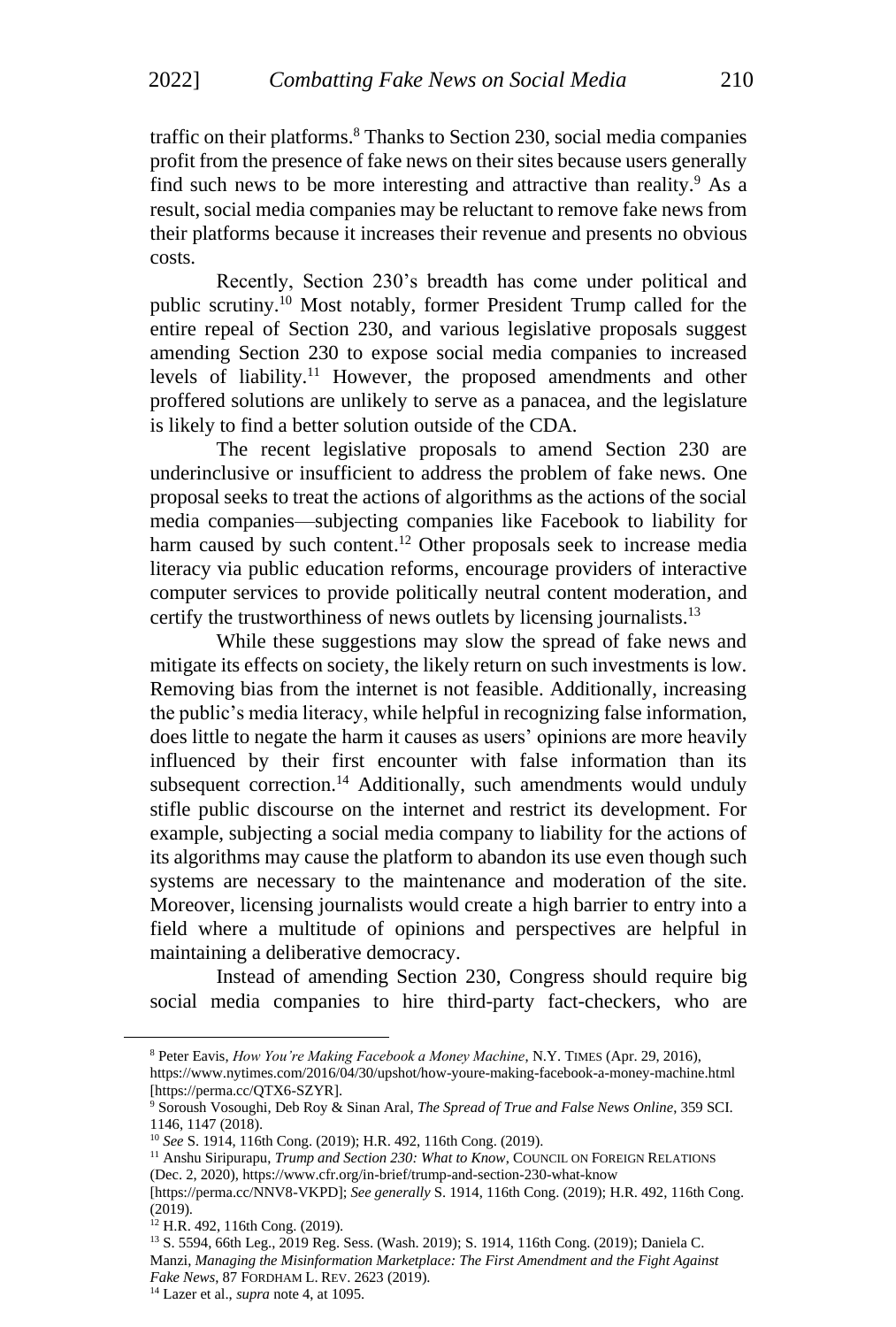government certified, to evaluate the veracity of user-reported content. Such legislation would require third-party fact-checking companies to abide by certain ethical standards and methods of verifying disputed content online. Once the fact-checkers have determined that a particular piece of information is reasonably disputed, the law would require the social media company to flag the content as disputed or misleading or face a fine for noncompliance. Other industries, such as the Food and Drug Administration (FDA), have successfully employed government certified auditors to oversee their activities. 15

Requiring big social media companies to flag fake news or face a fine will serve as an economic incentive to slow the spread of fake news. Additionally, it would preserve the internet as a place to express ideas and exchange information because the law would not require its removal, only that it be labeled as disputed. When flagged, users could still share and interact with a particular piece of information, but the rate at which users do so would likely decrease because flagged content is less susceptible to dissemination.<sup>16</sup> This solution circumvents potential hurdles imposed by the First Amendment and censorship questions because the determination of its veracity comes from a non-governmental body, and companies do not remove or lock the content but rather place a small asterisk beside it.<sup>17</sup>

While social media companies like Facebook have implemented their policies and procedures to prevent the spread of false information, the legislature should not rely on these companies' goodwill to prevent its dissemination because social media companies earn most of their revenue from advertisements they host on their websites.<sup>18</sup> As a result, advertisers are likely willing to pay higher prices for ad space on social media platforms that have high volumes of traffic.<sup>19</sup> Because fake news attracts many more users than factual information, it is an ideal candidate for advertising space.<sup>20</sup> Consequently, social media companies have a strong incentive to promote—or at the very least, refrain from—removing fake news.

This article will first seek to understand how Section 230 came about, its purpose, its effects on the internet, and its current standing in the political arena. Second, it will offer a definition and examples of fake news and seek to more fully identify the type of content that the proposal would affect. Additionally, it will evaluate how fake news spreads and its relationship with its consumers and social media companies. Third, it will examine other proffered solutions to curb the spread of fake news and explain why they are inadequate. Finally, it will propose and analyze a

<sup>15</sup> *See infra* note 138.

<sup>16</sup> *See infra* note 149.

<sup>17</sup> *See infra* note 141.

<sup>18</sup> *See* Lyons, *supra* note 2; Eavis, *supra* note 8; *See* "Sen. Orrin Hatch (R-Utah): '[H]ow do you sustain a business model in which users don't pay for your service?' Facebook CEO Mark Zuckerberg: 'Senator, we run ads.'" *Facebook, Social Media Privacy, & the Use and Abuse of Data: Joint Hearing Before the S. Comm. on the Judiciary & the S. Comm. on Commerce, Science, & Transportation*, 116th Cong. 21 (2018).

<sup>19</sup> Eavis, *supra* note 8.

<sup>20</sup> *See* Vosoughi et al., *supra* note 9, at 1146.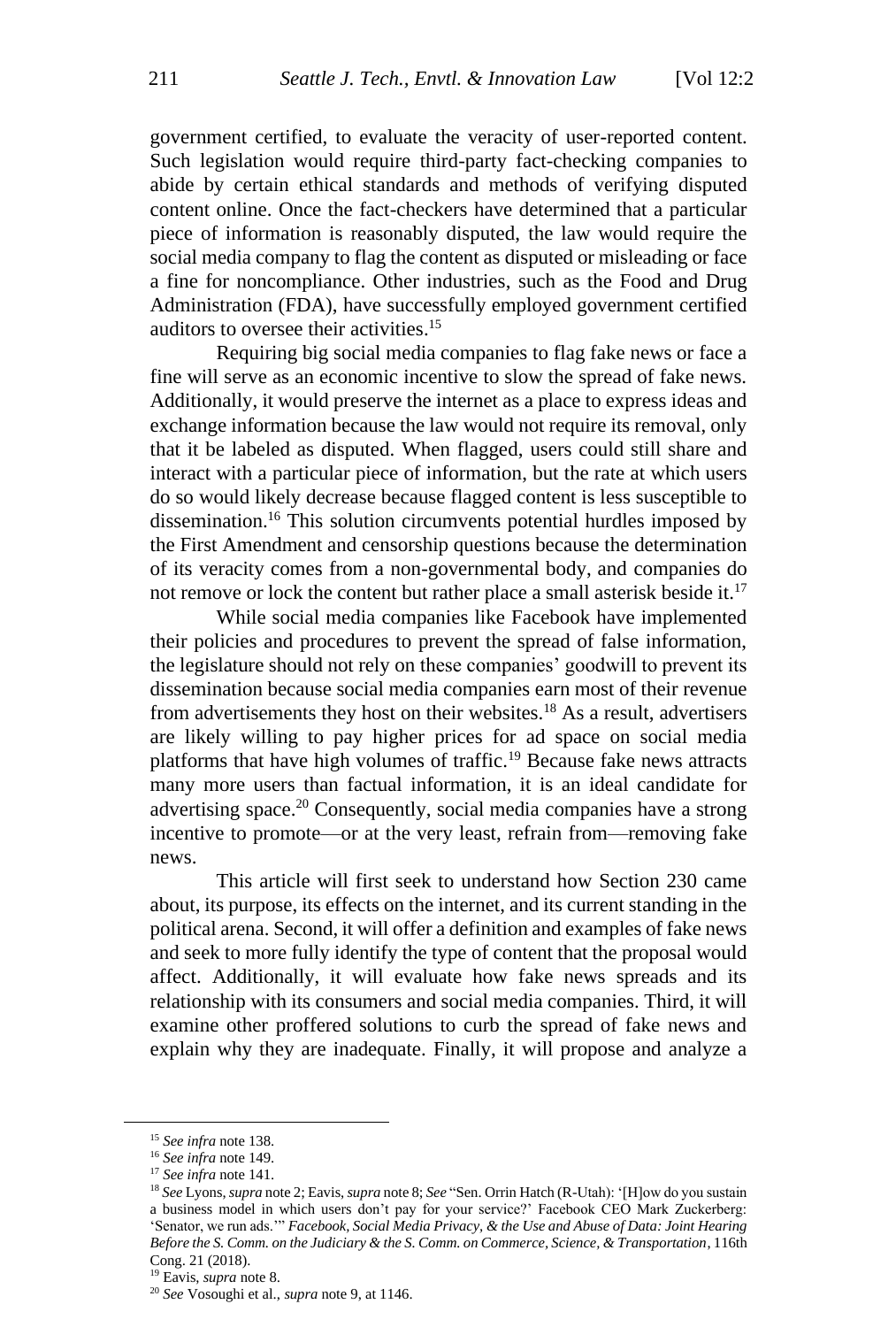federal regulation's viability to require large social media companies to employ government certified fact-checkers.

II. HISTORY AND DEVELOPMENT OF § 230

#### *A. Section 230's Inception and Purpose:*

Congress enacted Section 230 in 1996 in response to a ruling in *Stratton Oakmont v. Prodigy*, which held that internet service providers that exercise control over content posted by third parties are considered publishers and are therefore liable for harm caused by the content.<sup>21</sup>

In *Stratton Oakmont*, Prodigy ran an online finance billboard, "Money Talk," where users could post their insights about the stock market and other financial topics.<sup>22</sup> An anonymous user posted defamatory statements regarding Stratton Oakmont's president and said that he committed fraud and other criminal acts in connection with the initial public offering of the stock of Solomon-Page Ltd.<sup>23</sup> Unable to locate the original poster, Stratton Oakmont sued Prodigy under the theory that the platform provider functioned as a publisher of the users' statements made on Money Talk.<sup>24</sup>

Ultimately, the court in *Stratton Oakmont* held Prodigy liable as a publisher of the statements because Prodigy held itself out to the public and its members as controlling the content of Money Talk, and that Prodigy did control its content by monitoring and removing notes on its bulletin boards "on the basis of offensiveness and 'bad taste.'"<sup>25</sup> The court further reasoned that Prodigy was a publisher because it had "arrogated to itself the role of determining what is proper for its members to post and read on its bulletin boards."<sup>26</sup>

Under the court's reasoning in *Stratton Oakmont*, "online service providers that voluntarily filter some messages become liable for all messages transmitted, whereas providers that bury their heads in the sand and ignore problematic posts altogether escape liability."<sup>27</sup> The decision required internet service providers to decide between taking responsibility for all third-party content on their platforms or removing no content at all.<sup>28</sup> Daunted by the task of moderating tens of thousands of posts per day, it is no surprise that providers would choose to do nothing.<sup>29</sup>

Section 230 overruled *Stratton Oakmont* and other decisions that treated internet service providers as the "publishers or speakers of content that is not their own *because they have restricted access* to objectionable

<sup>&</sup>lt;sup>21</sup> Stratton Oakmont, Inc. v. Prodigy Servs. Co., No. 31063/94, 1995 WL 323710 at \*4 (N.Y. Sup. Ct. May 24, 1995), *superseded by statute*, Communications Decency Act of 1996, Pub. L. No. 104- 104, 110 Stat. 133, 137.

<sup>22</sup> *Id*. at \*1.

<sup>23</sup> *Id*. at \*1-2.

<sup>24</sup> *Id*. at \*2. <sup>25</sup> *Id*. at \*10.

<sup>26</sup> *Id*.

<sup>&</sup>lt;sup>27</sup> Fair Hous. Council of San Fernando Valley v. Roommates.Com, LLC, 521 F.3d 1157, 1163 (9th Cir. 2008).

<sup>28</sup> *Id*.

<sup>29</sup> *See* Stratton Oakmont, 1995 WL 323710, at \*3.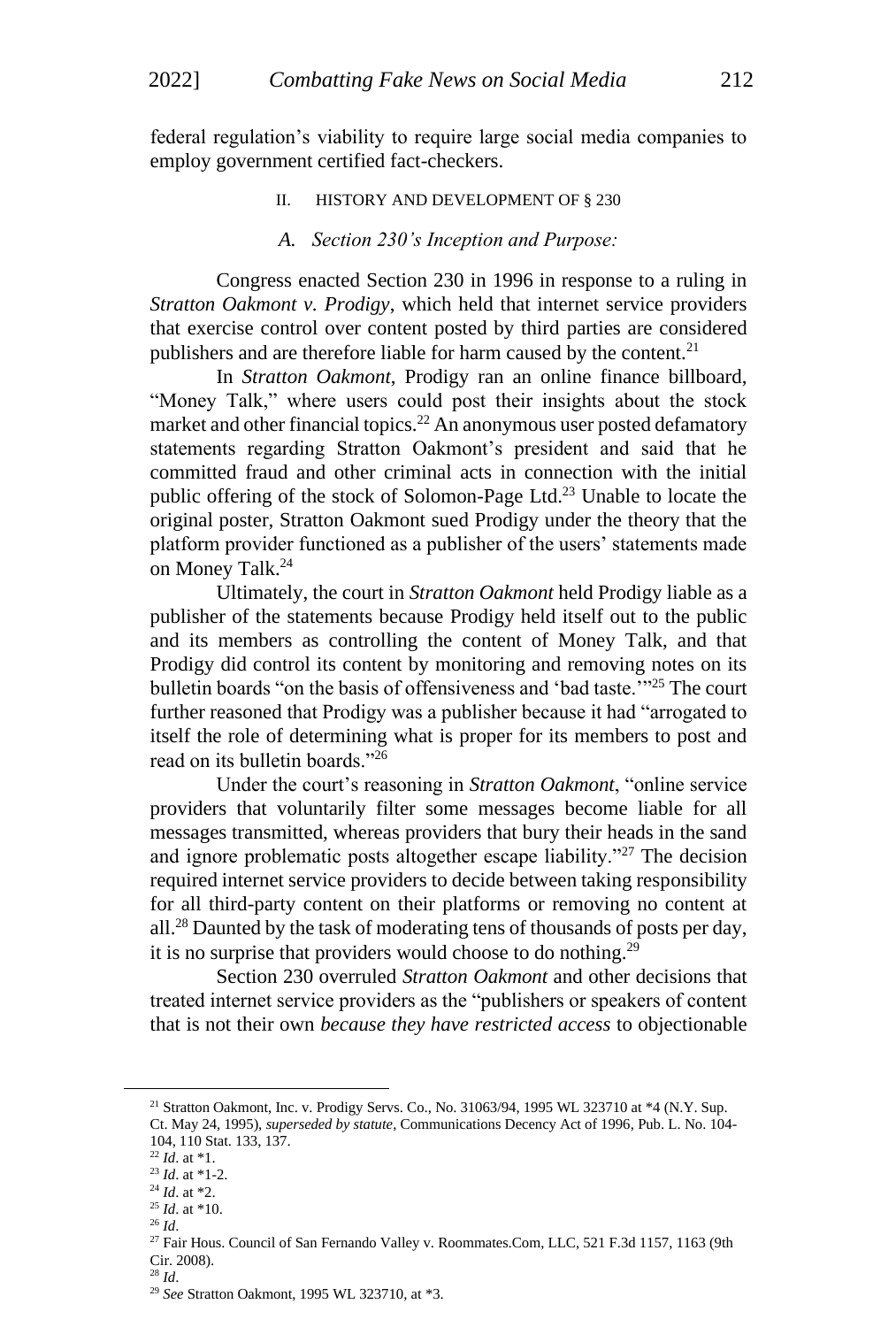material."<sup>30</sup> Section 230's "Good Samaritan" provision would allow internet service providers to remove and moderate objectionable content without the fear of liability. $31$ 

Another purpose of Section 230 was to "maintain the robust nature of Internet communication, and accordingly to keep government interference in the medium to a minimum."<sup>32</sup> The authors of Section 230, Representative Chris Cox (R-Cal.) and Senator Ron Wyden (D-Or.), wanted to protect the development of a new communication medium from the potential threat of overwhelming liability.<sup>33</sup> Senator Wyden said that such liability "will kill the little guy, the startup, the inventor, the person who is essential for a competitive marketplace. It will kill them in the crib."<sup>34</sup> Removing this type of liability would allow ISPs and other platforms sufficient breathing room to develop and grow.

#### *B. What Section 230 Does:*

Section 230 makes social media companies immune to liability for harm caused by a third parties' content so long as "[they] don't encourage illegal content, or design [their] website to require users to input illegal content."<sup>35</sup>

This grant of immunity only applies if the social media company is not also an "information content provider," which is a person or entity "responsible in whole or in part, for the creation or development" of the offending content.<sup>36</sup> For example, a user who creates a post or shares pictures of their dog would be an information content provider, whereas the website that they shared it on is not an information content provider because it only acted as a host for the content. Therefore, a party that merely hosts or distributes the information is not an information content provider.<sup>37</sup> The Ninth Circuit has interpreted the term 'development' as "referring not merely to augmenting the content generally, but to materially contributing to its alleged unlawfulness."<sup>38</sup>

The statute's language and the courts' interpretation show that social media companies need not preoccupy themselves with the unsavoriness or unlawfulness of their users' activity. However, the Fight Online Sex Trafficking Act provides a narrow exception to Section 230's

<sup>36</sup> 47 U.S.C.A. § 230(f)(3).

<sup>30</sup> Roommates.Com LLC, 521 F.3d at 1163 (emphasis in the original).

<sup>&</sup>lt;sup>31</sup> The "Good Samaritan" provision states that providers or users of interactive computer services will not be treated as the publisher or speaker of any information provided by another information content provider. 47 U.S.C.A. § 230(c). Additionally, the provision shields providers and users from civil liability for monitoring and restricting items posted by information content providers. *Id*. <sup>32</sup> Zeran v. Am. Online, Inc., 129 F.3d 327, 330 (4th Cir. 1997).

<sup>33</sup> *See* JEFF KOSSEFF, THE TWENTY-SIX WORDS THAT CREATED THE INTERNET 67 (2019)

<sup>34</sup> Emily Stewart, *Ron Wyden Wrote the Law That Built the Internet. He Still Stands by It – And Everything It's Brought with It*., VOX MEDIA (May 16, 2019, 9:50 AM),

[https://www.vox.com/recode/2019/5/16/18626779/ron-wyden-section-230-facebook-regulations](https://www.vox.com/recode/2019/5/16/18626779/ron-wyden-section-230-facebook-regulations-neutrality)[neutrality](https://www.vox.com/recode/2019/5/16/18626779/ron-wyden-section-230-facebook-regulations-neutrality) [https://perma.cc/8GRU-SMS2].

<sup>35</sup> Roommates.Com LLC, 521 F.3d at 1175.

<sup>37</sup> *Id*.

<sup>38</sup> Roommates.Com LLC, 521 F.3d at 1167–68.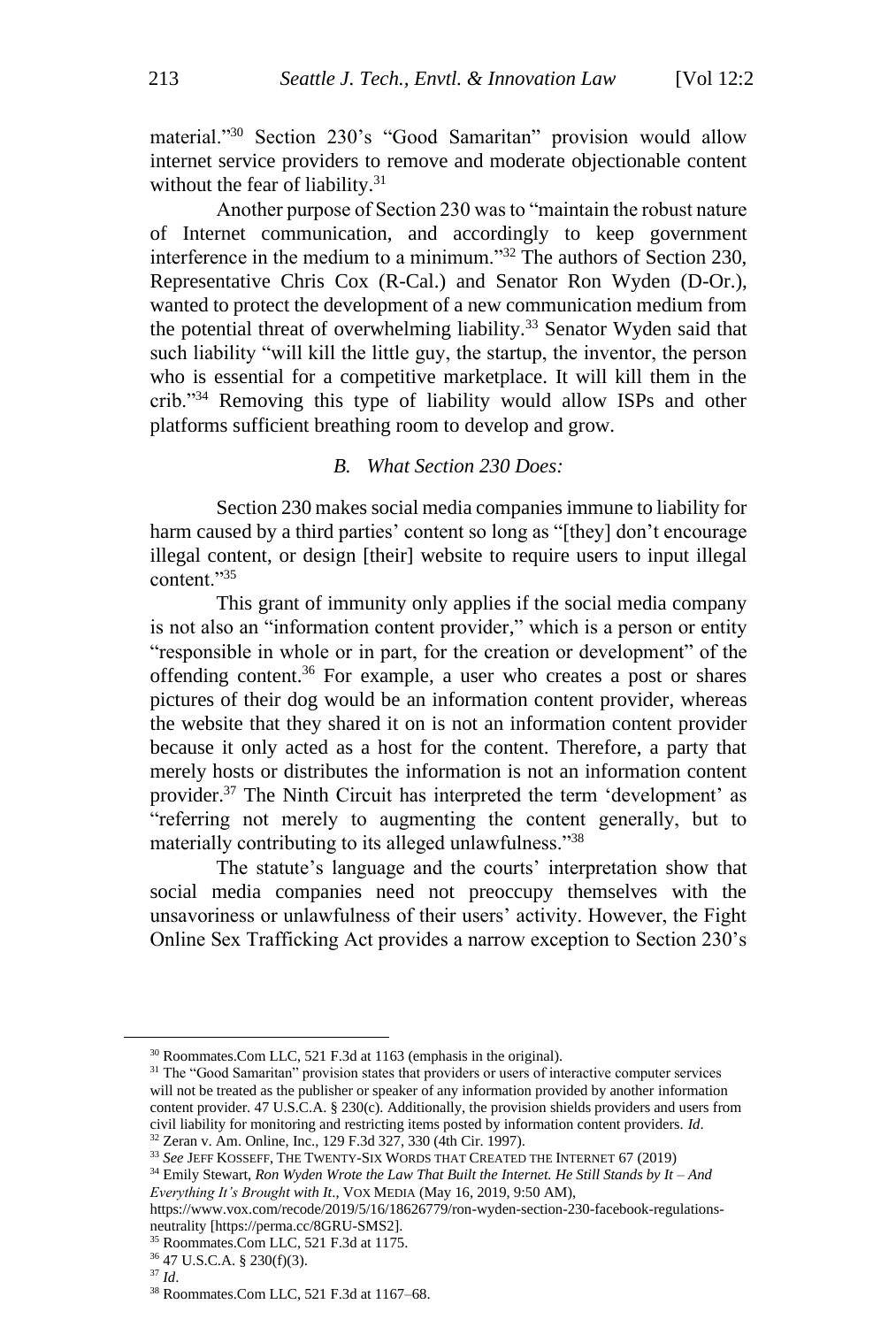safe harbor clause in cases where the website knowingly hosts content used to promote or facilitate prostitution or sex trafficking.<sup>39</sup>

#### *C. Current State of Section 230:*

Section 230 seems to have accomplished its purpose as the internet's protector because internet increased from roughly 2 million users in 1990 to over 3.4 billion users in 2016 becoming one of the fastestgrowing technologies in history. <sup>40</sup> However, now that the internet has taken on a more robust and centralized role in human life, Section 230's broad immunities have come into question.<sup>41</sup> Section 230's opponents argue that the internet no longer needs its protections, and that large tech companies are taking advantage of the safe harbor at the public's expense. 42

Section 230 inadvertently creates an environment for fake news and other false information to thrive. Because fake news attracts more attention than truthful information, it generates greater revenue for social media companies.<sup>43</sup> As a result, social media companies can profit from the spread of fake news without exposing themselves to liability because the mere augmentation of the content is insufficient to pierce Section 230's immunizing shield.<sup>44</sup>

Section 230's authors intended to allow internet service providers and, by extension, social media companies to remove objectionable content.<sup>45</sup> However, the authors did not account for the fact that the same immunization that allows ISPs and social media companies to moderate content may encourage them to ignore or even disseminate such content. For example, Facebook could promote a video of a celebrity defaming another person or entity because it would garner many "likes" and "shares" all while avoiding liability for any harm those defamatory remarks may cause others. Such behavior by social media companies would promulgate false information and the negative effects that accompany it.

#### III. FAKE NEWS – WHAT IT IS AND WHY IT IS BAD

The term "fake news" has floated around pop culture and is illdefined while frequently used. "Fake news" is better described as factually false or grossly misleading content likely designed to sway or entrench

<sup>39</sup> *See* H.R. 115, 115th Cong. (2018) [https://perma.cc/2HDH-G5E7]; Cecilia Kang & Sherly Gay Stolberg, *Sex Trafficking Bill heads to Trump, Over Silicon Valley Concerns*, N.Y. TIMES (Mar. 21, 2018)[, https://www.nytimes.com/2018/03/21/business/sex-trafficking-bill-senate.html](https://www.nytimes.com/2018/03/21/business/sex-trafficking-bill-senate.html) [https://perma.cc/D2CB-YT48].

<sup>40</sup> *See* Max Roser et al., *Internet*, OUR WORLD IN DATA, (2017)[, https://ourworldindata.org/internet](https://ourworldindata.org/internet) [https://perma.cc/4373-SM9V].

<sup>41</sup> *See generally* H.R. 115, 115th Cong. (2018); Siripurapu, *supra* note 11; H.R. 492, 116th Cong. (2019); S. 1914, 116th Cong. (2019).

<sup>42</sup> *Id*.

<sup>43</sup> Vosoughi, *supra* note 9 at 1147; Christopher Mims, *How Facebook's Master Algorithm Powers the Social Network*, WALL STREET JOURNAL (Oct. 22, 2017)[, https://www.wsj.com/articles/how](https://www.wsj.com/articles/how-facebooks-master-algorithm-powers-the-social-network-1508673600)[facebooks-master-algorithm-powers-the-social-network-1508673600](https://www.wsj.com/articles/how-facebooks-master-algorithm-powers-the-social-network-1508673600) [https://perma.cc/P8EQ-FZY8].

<sup>44</sup> Fair Hous. Council of San Fernando Valley v. Roommates.Com, LLC, 521 F.3d 1157, 1167-68 (9th Cir. 2008).

<sup>45</sup> 47 U.S.C.A. § 230(c)(2)(a).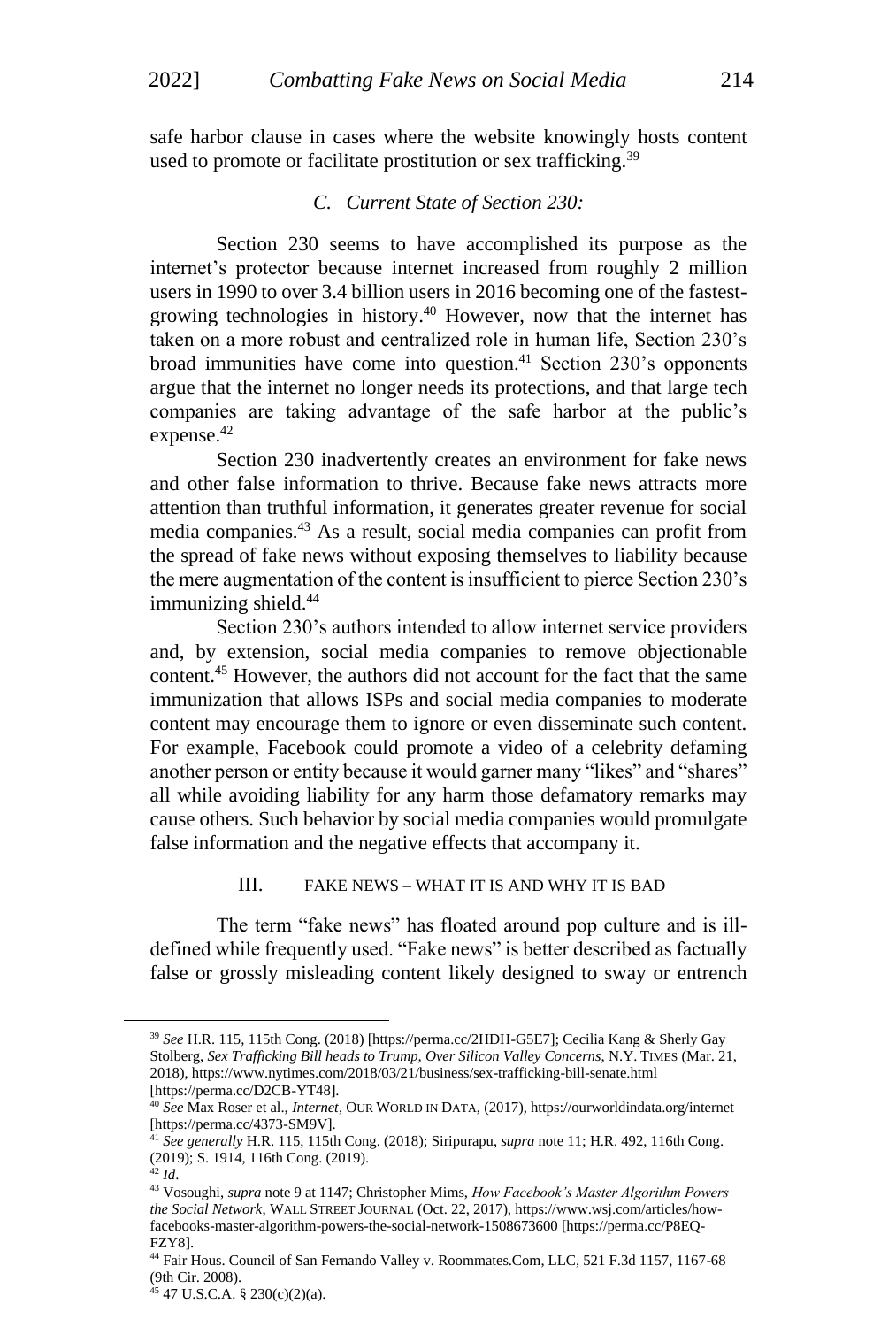one's opinion on a particular topic.<sup>46</sup> Notwithstanding, fake news remains relatively amorphous due to the diverse forms it can embody. Fake news can take the forms of videos, articles, memes, social media posts, etc.<sup>47</sup>

A working definition of fake news thus remains elusive. As Justice Stewart said: "I shall not today attempt to define the kinds of material I understand to be embraced within that shorthand description; and perhaps I could never succeed in intelligibly doing so."<sup>48</sup> To understand fake news, it is necessary to examine various examples. While fake news and misinformation can take numerous forms, this section will only consider conspiracy theories, memes, and status updates, and deepfakes.

#### *A. Conspiracy Theories:*

A conspiracy theory is "a theory that explains an event or set of circumstances as the result of a secret plot by usually powerful conspirators" or "a theory that a secret of great importance is being kept from the public."<sup>49</sup> An example that gained significant attention was "Pizzagate." In the wake of the 2016 Presidential Election, emails of Hillary Clinton's top aide, John Podesta, leaked to the public.<sup>50</sup> Forums on social media sites like Reddit and 4Chan quickly and inaccurately "decoded" the emails to reveal hidden messages indicating that the democratic party was running a demonic child-sex trafficking cult.<sup>51</sup> The users on these sites alleged that the democratic party ran the child-sex trafficking ring out of the Washington D.C. pizza parlor, Comet Ping Pong, owned by James Alefantis.<sup>52</sup>

The sites' users supported this theory by citing various emails discussing the pizzeria and, among other things, asserting that the term "cheese pizza" was code for child pornography.<sup>53</sup> The majority of assertions by the Pizzagate believers were composed mainly of loose logic and forced connections, many of which were necessary to support the theory.<sup>54</sup>

<sup>46</sup>A defining element of fake news is the intent and process of the publisher. Lazer et al., *supra* note 4, at 1095. This definition excludes satirical news networks and media like The Onion and Saturday Night Live. *Id*.

<sup>&</sup>lt;sup>47</sup> See infra notes 49-83 and accompanying text.

<sup>48</sup> Jacobellis v. State of Ohio, 378 U.S. 184, 197, 84 S. Ct. 1676, 12 L. Ed. 2d 793 (1964). (Justice Stewart attempting to define obscenity.)

<sup>49</sup> *Conspiracy Theory*, MERRIAM-WEBSTER.COM, https://www.merriam-

webster.com/dictionary/conspiracy%20theory (last visited Feb. 25, 2021) [https://perma.cc/VPQ6- 32QA].

<sup>50</sup> Gregor Aisch et al., *Dissecting the #PizzaGate Conspiracy Theories*, N.Y. TIMES (Dec. 10, 2016), [https://www.nytimes.com/interactive/2016/12/10/business/media/pizzagate.html?searchResultPositi](https://www.nytimes.com/interactive/2016/12/10/business/media/pizzagate.html?searchResultPosition=1) [on=1](https://www.nytimes.com/interactive/2016/12/10/business/media/pizzagate.html?searchResultPosition=1) [https://perma.cc/GD3S-5FBS].

<sup>51</sup> *Id*. <sup>52</sup> *Id*.

<sup>53</sup> *Id*.

<sup>54</sup> "The most cited email revolved around a handkerchief left at a house Mr. Podesta [, the owner of the pizzeria,] visited with a real estate agent. It led to speculation that the handkerchief and map on it were clues to some sort of wrongdoing." *Id*. Other proponents of the conspiracy asserted that the use of crescent moons and stars on the pizzeria's sign were actually satanic symbols. *Id*. The conspiracy theorists also claimed that designs employed by other businesses near Comet Ping Pong (triangles, hearts, spirals, etc.) resembled symbols used by pedophiles to identify sexual preferences even though such designs are extremely common. *Id*.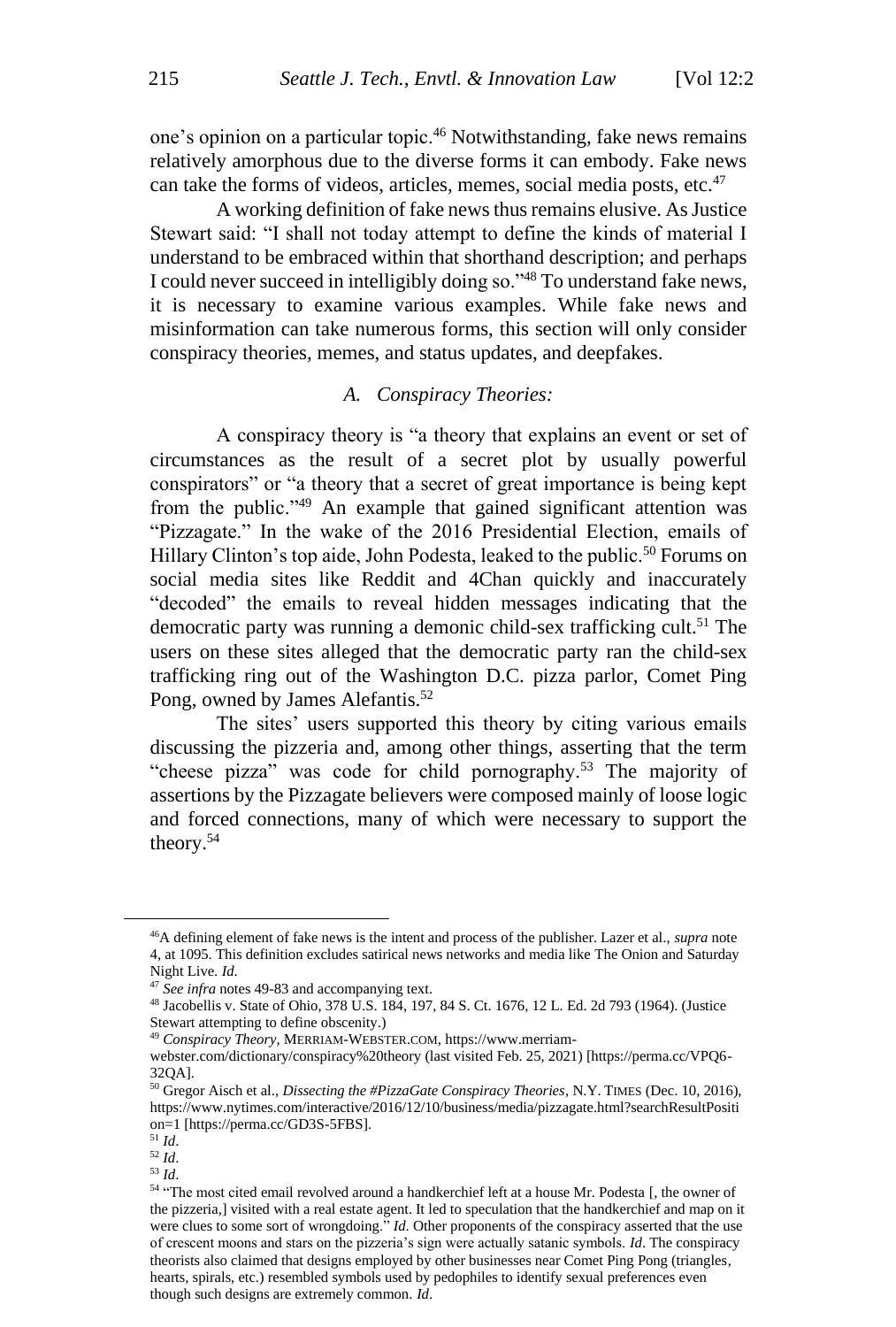Notwithstanding the absurdity of the allegations, the theory spread rapidly throughout the internet.<sup>55</sup> The dissemination led many to believe the conspiracy and even prompted one man to act. On December 4, 2016, Edgar M. Welch, a 28-year-old from North Carolina, "arrived at Comet with a military-style rifle and handgun. The police said he fired the rifle inside the pizzeria, hurting no one, and surrendered after finding no evidence to support claims of child slaves being held there."<sup>56</sup>

Other far-fetched ideas that suggest that democrats are acting as sinister puppet-masters that control the country have gained significant ground thanks to former President Trump's support.<sup>57</sup> Trump has tweeted extensively about the "deep state," a shapeless specter responsible for many of his shortcomings.<sup>58</sup>

Even the President of the United States can be a fount of fake news. Former President Trump's acknowledgment of a deep state's existence and promulgation of lies surrounding the 2020 Presidential Election led some of his followers to storm the Capitol building on January 6, 2020 in an attempt to overturn the results of a free and fair election.<sup>59</sup> Trump sought to undermine the results of the 2020 election by perpetuating conspiracy theories regarding voter fraud.<sup>60</sup> Trump's legal efforts to overturn the election results were wildly unsuccessful and, in some cases, did not even allege fraud.<sup>61</sup> Regarding Trump's attempt to invalidate millions of votes cast by Pennsylvanians in the election, the Third Circuit Court of Appeals said: "Free, fair elections are the lifeblood of our democracy. Charges of unfairness are serious. But calling an election unfair does not make it so. Charges require specific allegations and then proof. We have neither here."<sup>62</sup> To make matters worse for the soon-to-be ousted incumbent, his own Department of Homeland Security contradicted him by saying that the election was "the most secure in

<sup>55</sup> *Id*.

<sup>56</sup> *Id*.

<sup>57</sup> *See also infra* notes 58–66 and accompanying text; Ali Watkins, *He Wasn't Seeking to Kill a Mob Boss. He Was Trying to Help Trump, His Lawyer Says*, N.Y. TIMES (July, 21, 2019),

<https://www.nytimes.com/2019/07/21/nyregion/gambino-shooting-anthony-comello-frank-cali.html> [https://perma.cc/4N4B-T6S3].

<sup>&</sup>lt;sup>58</sup> The President has often tweeted about the opposition he encounters from this unknown entity. "'If it weren't for Donald Trump, we would never know how corrupt these Democrats are, we would never know for sure that there was a Deep State. Now we know it.' @JudgeJeanine." (Jul. 28, 2019, 6:56 AM); "The Deep State and the Left, and their vehicle, the Fake News Media, are going Crazy - &amp they don't know what to do. The Economy is booming like never before, Jobs are at Historic Highs, soon TWO Supreme Court Justices &amp, maybe Declassification to find Additional Corruption. Wow!" Donald J. Trump (@realDonaldTrump), THE TRUMP ARCHIVE (Sept. 6, 2018, 4:19 AM), https://www.thetrumparchive.com/ [https://perma.cc/8D7P-BK69].

<sup>59</sup> Steve Holland et al., *Trump Summoned Supporters to "Wild" Protest, and Told Them to Fight. They Did*, REUTERS (Jan. 6, 2021), [https://www.reuters.com/article/us-usa-election-protests/trump](https://www.reuters.com/article/us-usa-election-protests/trump-summoned-supporters-to-wild-protest-and-told-them-to-fight-they-did-idUSKBN29B24S)[summoned-supporters-to-wild-protest-and-told-them-to-fight-they-did-idUSKBN29B24S](https://www.reuters.com/article/us-usa-election-protests/trump-summoned-supporters-to-wild-protest-and-told-them-to-fight-they-did-idUSKBN29B24S) [https://perma.cc/L6BA-LA6U].

<sup>60</sup> Donald J. Trump (@realDonalTrump), THE TRUMP ARCHIVE "I WON THIS ELECTION, BY A LOT" (Nov. 7, 2021, 10:36 AM); *See* tweets from Nov. 3rd and on; "All of the recent Biden claimed States will be legally challenged by us for Voter Fraud and State Election Fraud. Plenty of proof – just check out the Media. WE WILL WIN! America First!" (Nov. 5, 2021, 11:22 AM); "STOP THE FRAUD!" (Nov. 5, 2021, 12:21 PM), https://www.thetrumparchive.com/ [https://perma.cc/8D7P-BK69].

<sup>61</sup> Donald J. Trump for President, Inc. v. Sec'y of Pennsylvania, 830 F. App'x 377, 382 (3d Cir. 2020).

<sup>62</sup> *Id*.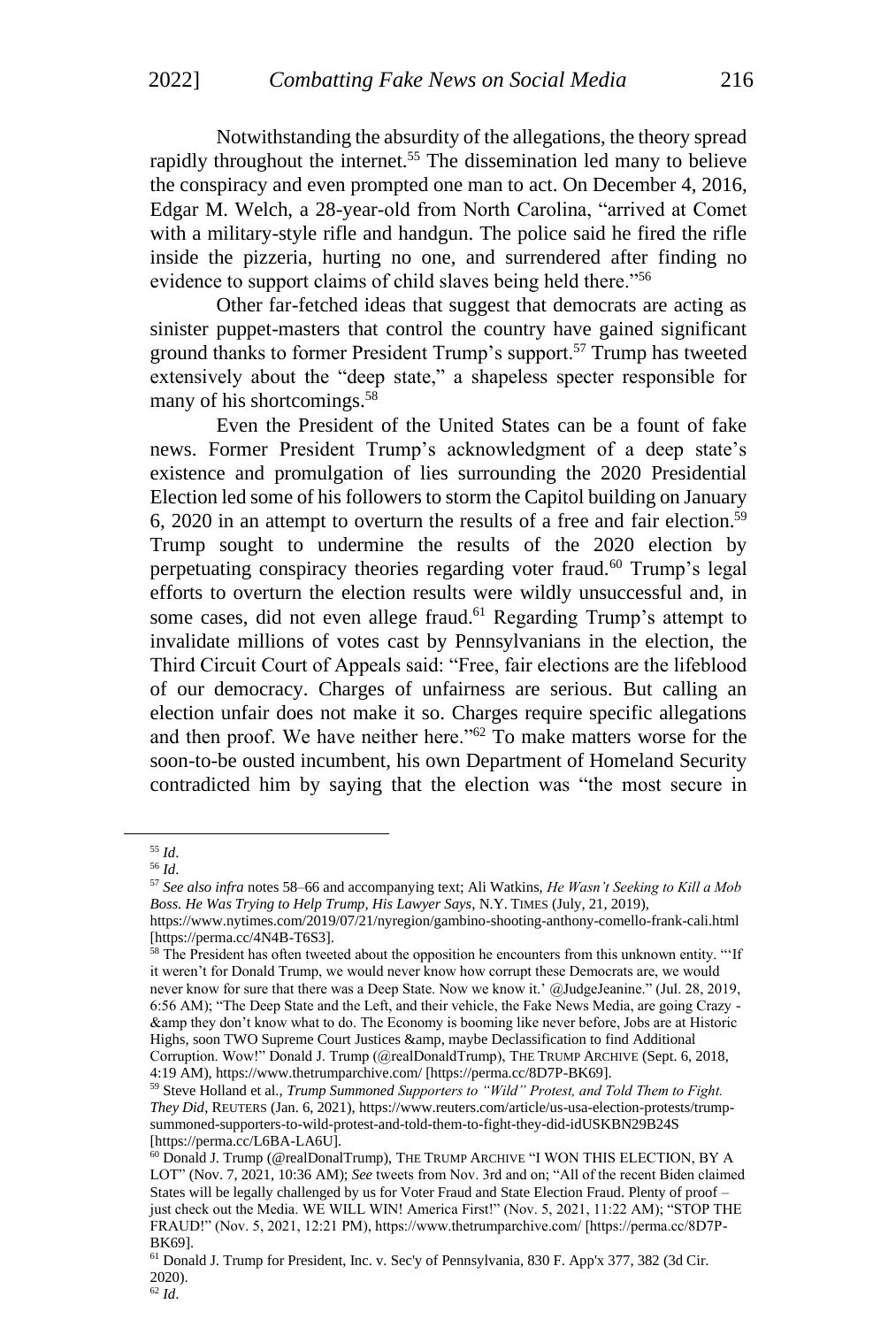American history" and that there was no evidence that voting systems had malfunctioned.<sup>63</sup>

Notwithstanding the validity of the election, Trump continued to peddle false information to his constituents shortly before the insurrectionists breached the Capitol building on January 6, 2020.<sup>64</sup> Trump excited the crowd by claiming that they would march to the Capitol together, that he would never give up or concede, and that the election results were "explosions of bullshit."<sup>65</sup> Long after the crowd broke through the barriers and caused mayhem throughout the Capitol, Trump addressed them in a video he posted to Twitter saying: "I know you're hurt. We had an election that was stolen from us. It was a landslide election . . ., but you have to go home now."<sup>66</sup> The surplus of evidence showing the security of the election was insufficient to combat Trump's unsubstantiated claims. Unfortunately, conspiracy theories no longer reside exclusively in the dark corners of the internet and among fringe groups, but rather they are becoming more common place and can even be found flowing from the Oval Office.

#### *B. Memes and Status Updates*

Not all forms of fake news are as incredible as the aforementioned conspiracies. Fake news often takes the form of memes and social media posts that contain quips of false or misleading information. A meme is "an amusing or interesting item (such as a captioned picture or video) or genre of items that is spread widely online especially through social media." <sup>67</sup> Because of their format and brevity, memes and status updates are easy for users to digest and share.

A popular social media post emerged in response to various States' mask mandates to combat the spread of COVID-19.<sup>68</sup> The image from the post, included below, usually accompanied text claiming that the information in the picture constituted a "mask loophole" that would allow individuals opposed to the mandates to enter stores without their masks.<sup>69</sup> However, no such loophole exists. The Americans with Disabilities Act, referenced in the image below, does not protect a feigned disability or medical condition.<sup>70</sup> Similarly, the Health Insurance Portability and Accountability Act does not typically bind retail businesses.<sup>71</sup>

<sup>63</sup> Alan Feuer, *Trump Loses String of Election Lawsuits, Leaving Few Vehicles to Fight His Defeat*, N.Y. TIMES (updated Dec. 10, 2020)[, https://www.nytimes.com/2020/11/13/us/politics/trump-loses](https://www.nytimes.com/2020/11/13/us/politics/trump-loses-election-lawsuits.html)[election-lawsuits.html](https://www.nytimes.com/2020/11/13/us/politics/trump-loses-election-lawsuits.html) [https://perma.cc/7FMN-3CF6].

<sup>64</sup> Holland, *supra* note 59.

<sup>65</sup> *Id*.

<sup>66</sup> *Id*.

<sup>67</sup> *Merriam Webster Dictionary*, <https://www.merriam-webster.com/dictionary/meme> (last visited Mar. 5, 2021) [https://perma.cc/E89V-ECNW].

<sup>68</sup> Dan Evon, *Can People Without Disabilities Use an ADA 'Mask Loophole' in Stores?*, SNOPES (May. 12, 2020) <https://www.snopes.com/fact-check/able-bodied-ada-mask-loophole/> [https://perma.cc/R5PY-48Q3].

<sup>69</sup> *Id*.

<sup>70</sup> *See* 42 U.S.C. § 12182 (1990).

<sup>71</sup> *See* 42 U.S.C. § 1320d-1 (1996).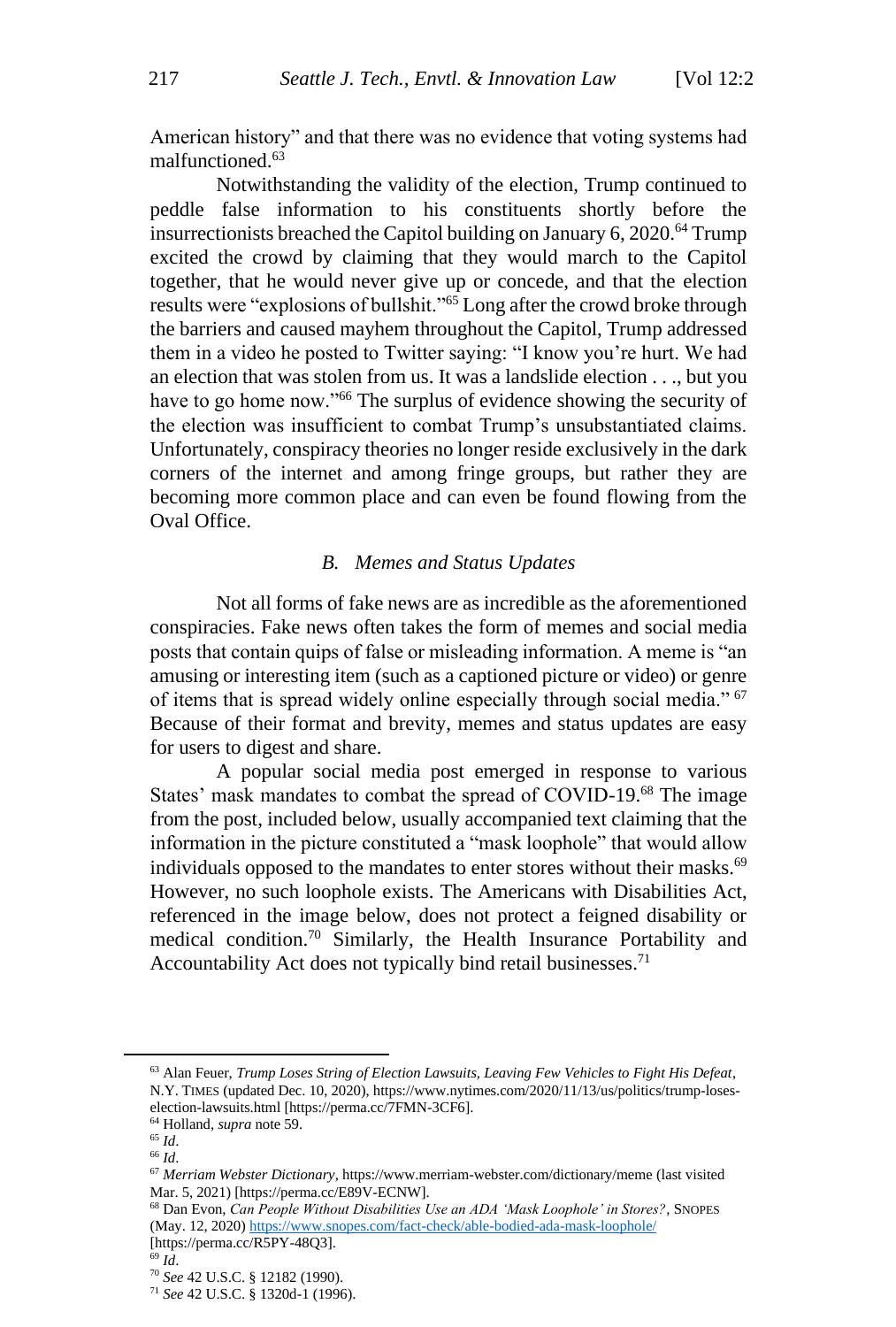

Another example includes a Twitter screenshot shared on Facebook falsely claiming that California adopted a law legalizing pedophilia. The post has spread across the internet, and the original tweet received around 200 retweets.<sup>72</sup> The post referred to a proposed amendment to Sections 290 and 290.006 of the California Penal Code. <sup>73</sup> However, contrary to the post's claims, the law merely standardized the mandatory sex-offender registration requirements involving minors.<sup>74</sup> This law does not allow a twenty-one-year-old to have sex with an elevenyear-old as the California Penal Code still prohibits persons from engaging in sexual activities with minors who are three years younger than the perpetrator.<sup>75</sup>

<sup>72</sup> Karin Willison, YAHOO (May. 21, 2020.) https://sg.news.yahoo.com/stop-using-ada-hipaawearing-180904122.html [https://perma.cc/T6BL-ADZX]; MavericTV (@MavericTV), Twitter, (Sept. 1, 2020, 2:18 PM[\) https://twitter.com/MavericTV/status/1300905978511065088](https://twitter.com/MavericTV/status/1300905978511065088) [https://perma.cc/4VGY-BX5N].

<sup>73</sup> S. 145, 2020, Reg. Sess. (Cal. 2020) [https://perma.cc/EYH8-BRPJ].

<sup>&</sup>lt;sup>74</sup> The bill states in relevant part: "This bill would exempt from mandatory registration under the act a person convicted of certain offenses involving minors if the person is not more than 10 years older than the minor and if that offense is the only one requiring the person to register." *Id*. As a result, the requirement to register as a sex offender would be left up to the discretion of the presiding judge. *Id*. <sup>75</sup> *See* Cal. Penal Code § 261.5 (2011).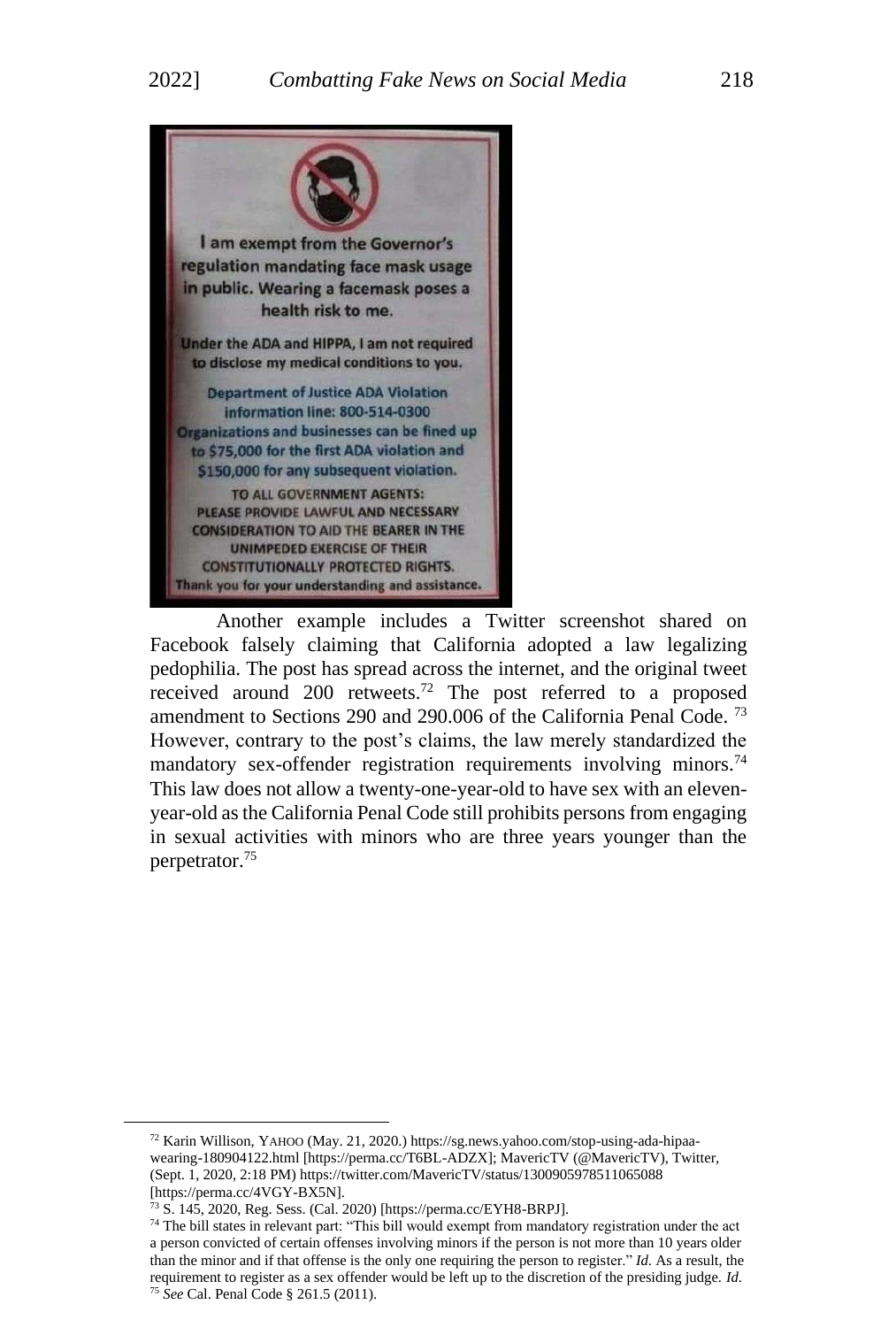

A meme following the certification of the 2020 Presidential election sought to establish the illegitimacy of the election by falsely equating social media followers with voter turnout.<sup>76</sup> This content is exemplary of true information that is grossly misleading. If Twitter followers were an accurate indication of voting patterns, then Kanye West would have enjoyed a sizeable lead over Joe Biden during the 2020 election.<sup>77</sup>

<sup>76</sup> Russ Mascari, Facebook (Jan. 30, 2021),

<https://www.facebook.com/russ.mascari.5/posts/2828649134018724> [https://perma.cc/EYE8- KGCU].

<sup>77</sup> Kanye West had roughly 31 million Twitter followers, former President Trump had around 89 million followers, and President Biden had around 12 million followers. Kanye West (@kanyewest), Twitter, (Feb. 4, 2021[\) https://twitter.com/kanyewest](https://twitter.com/kanyewest) [https://perma.cc/T9Q2-6845]; Tommy Beer, *Trump Suddenly Loses 220,000 Twitter Followers – First Big Drop in 5 Years*, FORBES (Dec. 5, 2020[\) https://www.forbes.com/sites/tommybeer/2020/12/05/trump-suddenly-loses-220000-twitter](https://www.forbes.com/sites/tommybeer/2020/12/05/trump-suddenly-loses-220000-twitter-followers-first-big-drop-in-5-years/?sh=4d3a98cc7f2c)[followers-first-big-drop-in-5-years/?sh=4d3a98cc7f2c](https://www.forbes.com/sites/tommybeer/2020/12/05/trump-suddenly-loses-220000-twitter-followers-first-big-drop-in-5-years/?sh=4d3a98cc7f2c) [https://perma.cc/WJX6-6WSB]; Jason Murdock, *Joe Biden Gained 15 Million Twitter Followers Since Winning 2020 Election*, NEWSWEEK (Feb. 3, 2021)[. https://www.newsweek.com/joe-biden-15-million-twitter-account-followers-since-](https://www.newsweek.com/joe-biden-15-million-twitter-account-followers-since-2020-presidential-election-1566411)[2020-presidential-election-1566411](https://www.newsweek.com/joe-biden-15-million-twitter-account-followers-since-2020-presidential-election-1566411) [https://perma.cc/2EYW-3QVL]. However, the number of the candidates' Twitter followers did not translate proportionately to election results; President Biden received about 81 million votes, former President Trump received roughly 74 million votes, and Kanye West received a meager 67,906 votes. *Presidential Candidates, 2020*, Ballotpedia, https://ballotpedia.org/Presidential\_candidates, 2020 (last visited Feb. 28, 2022) [https://perma.cc/79J3-CC5Y].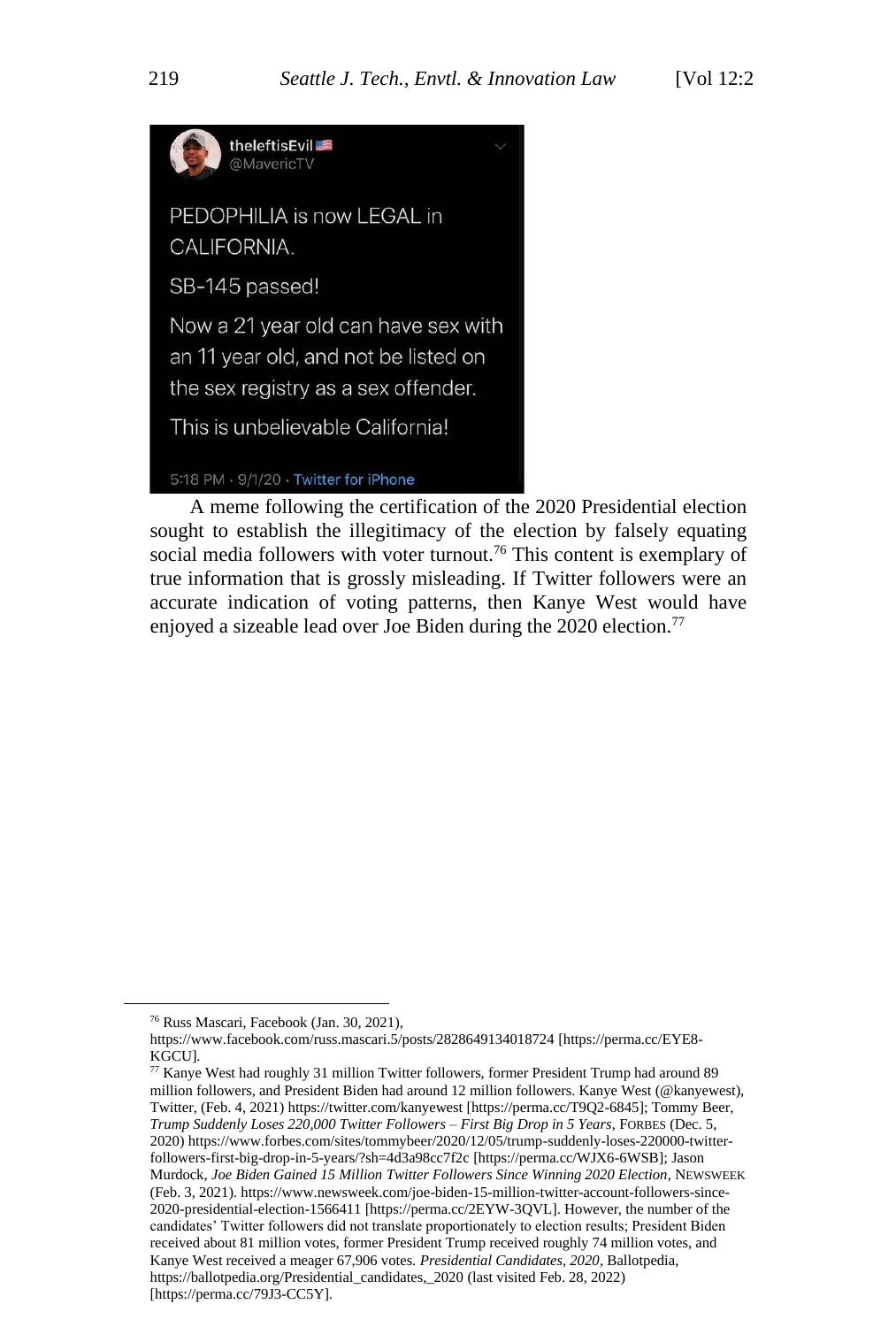

## *C. Deepfakes:*

Disturbingly deceptive videos known as "deepfakes" have also gained notoriety in recent years.<sup>78</sup> Deepfakes are "videos that use AI to overlay a person's likeness onto existing images or video. The technology can show people saying or doing something they never said or did. It can also be used to create realistic images of people who don't exist."<sup>79</sup> Most notably, Jordan Peele helped create a deepfake where he convincingly impersonated former President Barack Obama.<sup>80</sup> Peele used Obama's image and likeness to convey a powerful message about the dangers of deepfake technology. $81$  While the technology to produce a convincing deepfake requires advanced resources and technical skills, a welldeveloped video released at the right time could have significant repercussions.<sup>82</sup> Such forged videos could depict CEOs announcing large changes in company structure, political leaders calling for violence, defendants in criminal cases confessing their guilt, etc. One such deepfake

<sup>78</sup> James Rundle, *FBI Warns Deepfakes Might Become Indistinguishable From Reality*, WALL STREET JOURNAL (Jan. 17, 2020), [https://www.wsj.com/articles/fbi-warns-deepfakes-might-become](https://www.wsj.com/articles/fbi-warns-deepfakes-might-become-indistinguishable-from-reality-11579257004)[indistinguishable-from-reality-11579257004](https://www.wsj.com/articles/fbi-warns-deepfakes-might-become-indistinguishable-from-reality-11579257004) [https://perma.cc/2VZQ-73ZH]. <sup>79</sup> *Id*.

<sup>80</sup> Craig Silverman, *How to Spot a Deepfake Like The Barack Obama-Jordan Peele Video*,

BUZZFEED, (Apr. 17, 2018[\) https://www.buzzfeed.com/craigsilverman/obama-jordan-peele](https://www.buzzfeed.com/craigsilverman/obama-jordan-peele-deepfake-video-debunk-buzzfeed)[deepfake-video-debunk-buzzfeed](https://www.buzzfeed.com/craigsilverman/obama-jordan-peele-deepfake-video-debunk-buzzfeed) [https://perma.cc/ULF4-HHKE].

<sup>81</sup> *Id*.

<sup>82</sup> Tim Mak and Dina Temple-Raston, *Where are the Deepfakes in this Presidential Election?*, NPR (Oct. 1, 2020[\) https://www.npr.org/2020/10/01/918223033/where-are-the-deepfakes-in-this](https://www.npr.org/2020/10/01/918223033/where-are-the-deepfakes-in-this-presidential-election)[presidential-election](https://www.npr.org/2020/10/01/918223033/where-are-the-deepfakes-in-this-presidential-election) [https://perma.cc/3B84-3692].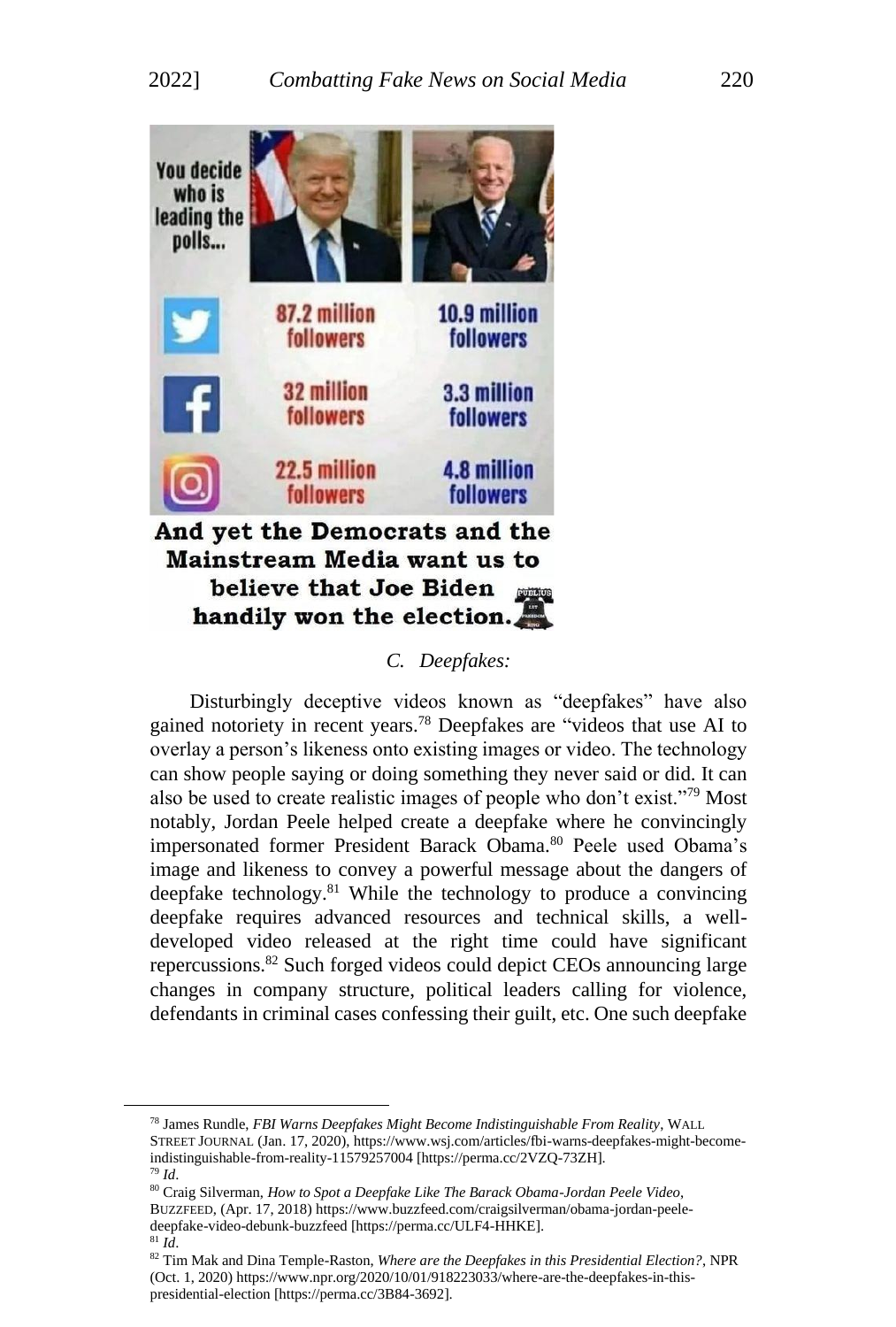portrayed Mark Zuckerberg discussing the benefits of controlling "billions of people's stolen data, their secrets, their lives, their futures . . . ."<sup>83</sup>

#### *D. How Fake News Spreads:*

Currently little information exists regarding the specific impacts of fake news on society.<sup>84</sup> Some academics claim that people pursue their interests online and form circles that filter out opposing views which turn into echo chambers that merely repeat views already held by individuals in the circle.<sup>85</sup> However, others reject this contention and posit that "ideological echo chambers and filter bubbles on [the internet] are the exception, not the norm."<sup>86</sup>

While the specific effects of fake news remain unknown, the information available generally suggests that fake news presents "many potential pathways of influence, from increasing cynicism and apathy to encouraging extremism."<sup>87</sup> In response to this potential threat, sound policy suggests that the legislature diminish the dissemination of fake news: "Neither the intentional lie nor the careless error materially advances society's interest in 'uninhibited, robust, and wide-open' debate on public issues."<sup>88</sup>

In a study regarding the spread of true and false news online, researchers discovered that "falsehoods diffused significantly farther, faster, deeper, and more broadly than truth in all categories of information."<sup>89</sup> This remained true even when the people sharing the information had fewer followers, less activity on their social media accounts, fewer verified accounts, and younger accounts than those sharing true information.<sup>90</sup>

Additionally, the study found that falsehoods tended to be more novel than the truth.<sup>91</sup> To explain this difference, the researchers hypothesized that:

[n]ovelty attracts human attention, contributes to productive decision-making, and encourages information sharing because novelty updates our understanding of the world. When information is novel, it is not only surprising, but also more valuable both from an information theoretic perspective (in that it provides the greatest aid to decision-

<sup>83</sup> Samantha Cole, *This Deepfake of Mark Zuckerberg Tests Facebook's Fake Video Policies*, VICE (Jan. 11, 2019[\) https://www.vice.com/en/article/ywyxex/deepfake-of-mark-zuckerberg-facebook](https://www.vice.com/en/article/ywyxex/deepfake-of-mark-zuckerberg-facebook-fake-video-policy)[fake-video-policy](https://www.vice.com/en/article/ywyxex/deepfake-of-mark-zuckerberg-facebook-fake-video-policy) [https://perma.cc/TR2E-4SMS]; Bill Posters (@bill\_posters\_uk), INSTAGRAM, [https://www.instagram.com/p/ByaVigGFP2U/?utm\\_source=ig\\_embed&utm\\_campaign=embed\\_vide](https://www.instagram.com/p/ByaVigGFP2U/?utm_source=ig_embed&utm_campaign=embed_video_watch_again) [o\\_watch\\_again](https://www.instagram.com/p/ByaVigGFP2U/?utm_source=ig_embed&utm_campaign=embed_video_watch_again) (last visited Feb. 28, 2022) [https://perma.cc/JJD7-REZR].

 $84$  Lazer et al., *supra* note 4, at 1095.

<sup>85</sup> Cass R. Sunstein, *#Republic: Divided Democracy in the Age of Social Media* 43, 49 (Princeton: Princeton University Press, 2018).

<sup>86</sup> Cristian Vaccari, *How Prevalent Are Filter Bubbles and Echo Chambers on Social Media? Not as Much as Conventional Wisdom Has It* (Feb. 13, 2018[\) https://cristianvaccari.com/2018/02/13/how](https://cristianvaccari.com/2018/02/13/how-prevalent-are-filter-bubbles-and-echo-chambers-on-social-media-not-as-much-as-president-obama-thinks/)[prevalent-are-filter-bubbles-and-echo-chambers-on-social-media-not-as-much-as-president-obama](https://cristianvaccari.com/2018/02/13/how-prevalent-are-filter-bubbles-and-echo-chambers-on-social-media-not-as-much-as-president-obama-thinks/)[thinks/](https://cristianvaccari.com/2018/02/13/how-prevalent-are-filter-bubbles-and-echo-chambers-on-social-media-not-as-much-as-president-obama-thinks/) [https://perma.cc/4KXJ-Y272].

<sup>87</sup> Lazer et al., *supra* note 4, at 1095.

<sup>88</sup> Gertz v. Robert Welch, Inc., 418 U.S. 323, 340, 94 S. Ct. 2997, 41 L. Ed. 2d 789 (1974).

<sup>89</sup> Vosoughi, *supra* note 9 at 1147.

<sup>90</sup> *Id*. at 1149.

<sup>91</sup> *Id*.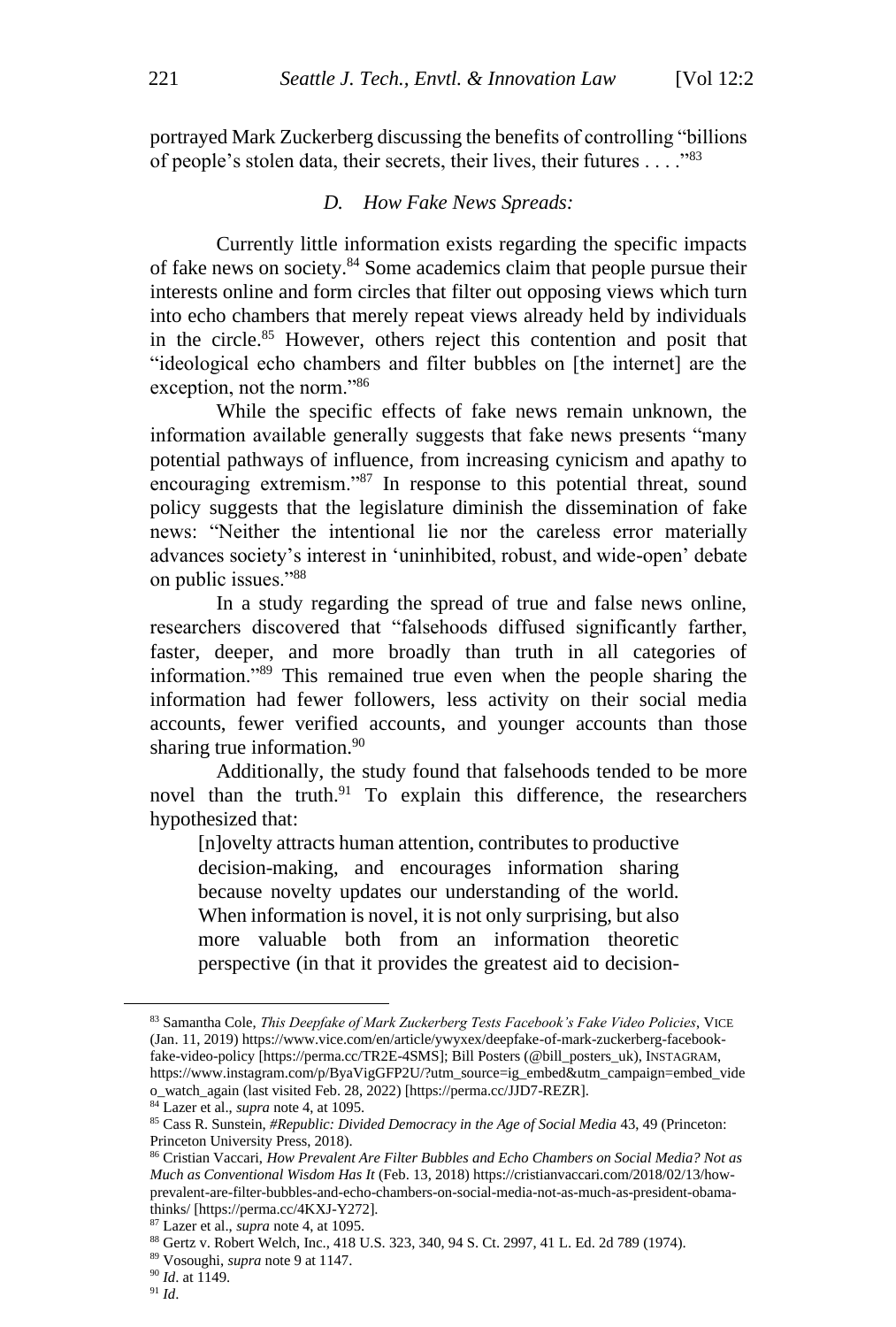making) and from a social perspective (in that it conveys social status on one that is "in the know" or has access to unique "inside" information).<sup>92</sup>

The fact that the researchers controlled their study to account for artificial dissemination by robots bolsters this hypothesis because they found that "[c]ontrary to conventional wisdom, robots accelerated the spread of true and false news at the same rate, implying that false news spreads more than the truth because humans, not robots, are more likely to spread it."<sup>93</sup> Fake news's ability to spread is partly due to the internet's low cost of entry.<sup>94</sup> There is no need to have the license, special equipment, or money necessary to broadcast the message on television or radio. Any person with a computer and an internet connection can disseminate false information into cyberspace.

This low cost of entry is attractive to creators of fake news who typically reject and undermine journalistic norms of objectivity and balance.<sup>95</sup> Fake news undermines legitimate information sources because it creates the illusion that the ominous "media" is hiding the "real news" from the public. As a result, it is not surprising that general trust in mass media reached historic lows in 2016.<sup>96</sup> In a Gallup poll, surveyors found that only 32% of persons said that they have "a great deal" or "a fair amount" of trust in mass media as a news source.<sup>97</sup>

In addition to its ability to spread and undermine legitimate sources of information, fake news creates strong impressions on its viewers because of its novelty and tendency to confirm existing biases.<sup>98</sup> This characteristic makes combatting fake news more difficult because providing viewers with evidence that the information is false is often insufficient to negate its effects.<sup>99</sup> Yale University explored the impact that fact-checking has on fake news by surveying 7,500 people and found that placing "disputed" tags on the posts only increased the participants' likelihood of identifying fake news by 3.7 percentage points.<sup>100</sup>

Other research similarly found that fact-checking was ineffective to negate the impression false information leaves on its readers because "people tend to remember information, or how they feel about it, while forgetting the context within which they encountered it. Moreover, they are more likely to accept familiar information as true."<sup>101</sup> Because of the virality of fake news and the small impact that fact-checking has on its

<sup>92</sup> *Id*.

<sup>93</sup> *Id*. at 1146.

<sup>94</sup> Lazer et al., *supra* note 4, at 1094.

<sup>&</sup>lt;sup>95</sup> Because of these journalistic norms, creators of fake news would struggle to compete in an industry dominated by fact checking and reliability. Lazer et al., *supra* note 4, at 1094.

<sup>96</sup> Art Swift, *Americans' Trust in Mass Media Sinks to New Low*, GALLUP, (Sept. 14, 2016) <https://news.gallup.com/poll/195542/americans-trust-mass-media-sinks-new-low.aspx> [https://perma.cc/M8VR-WWTZ].

<sup>97</sup> *Id*.

<sup>98</sup> Lazer et al., *supra* note 4, at 1095; Vosoughi, *supra* note 9 at 1149.

<sup>99</sup> Jason Schwartz, *Study: Tagging Fake News on Facebook Doesn't Work*, POLITICO, (Sept. 13, 2017[\) https://www.politico.com/story/2017/09/11/facebook-fake-news-fact-checks-242567](https://www.politico.com/story/2017/09/11/facebook-fake-news-fact-checks-242567) [https://perma.cc/Q8YK-4RW3].

 $\overline{100}$   $\overline{Id}$ .

<sup>101</sup> Lazer et al., *supra* note 4, at 1095.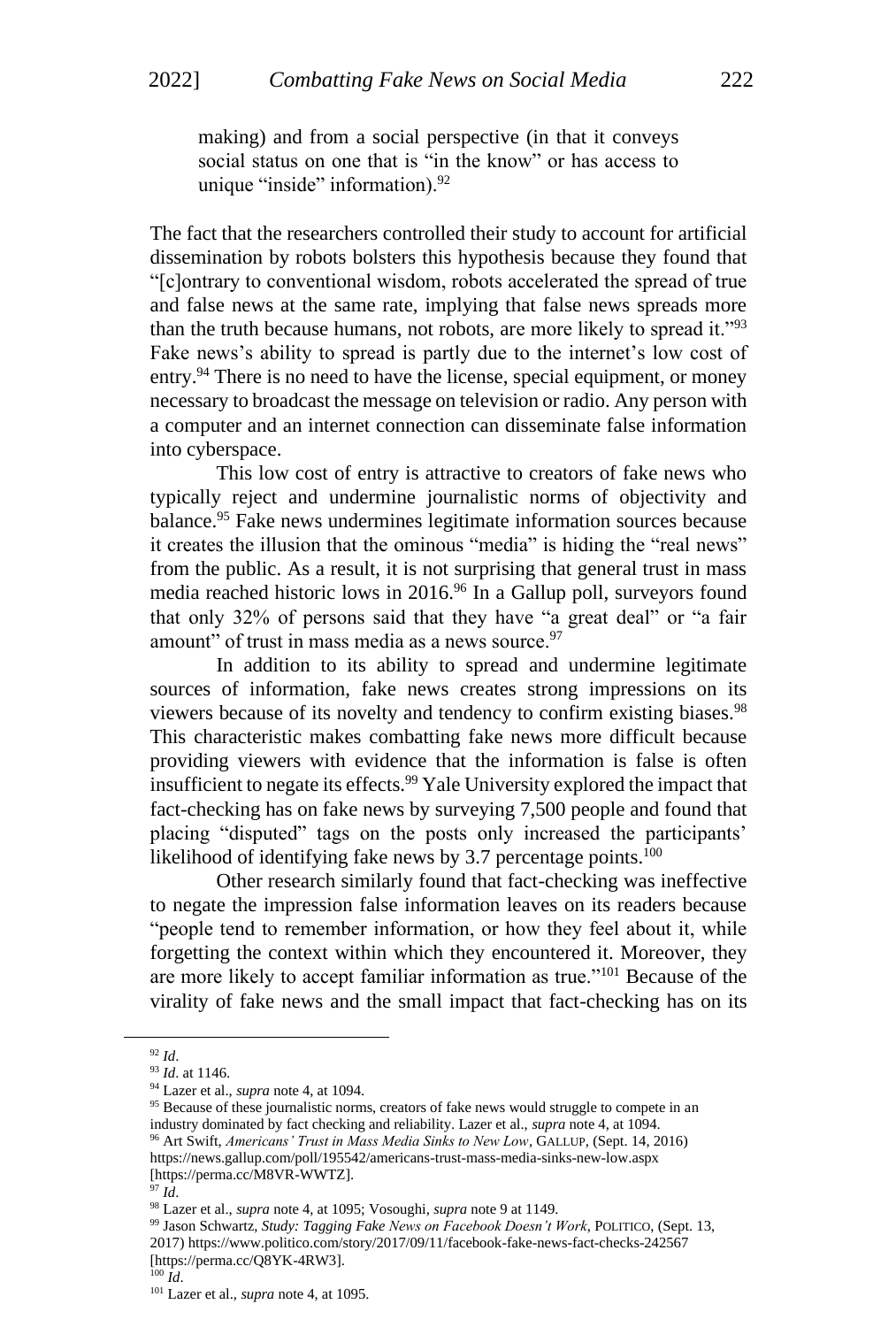impressionability, there is no telling the harm that inundating amounts of false information could cause to society. However, fact-checking and labeling content as disputed significantly reduces the rate at which fake news spreads.<sup>102</sup> In a recent analysis of election-related tweets, Twitter observed that tweets marked as disputed "saw a 29% decrease in shares, in part due to the prompts that warned users of their disputed information."<sup>103</sup> While fact-checking and labeling content as disputed does little to convince people of its accuracy, it does seem to play a significant role in preventing it from spreading.

#### *E. Social Media Companies and Fake News:*

The fact that social media companies can profit from the promulgation of fake news exacerbates its spread. Typically, social media companies earn their primary source of income from advertisers.<sup>104</sup> In these situations, users do not pay for access or use of the platforms; rather, their access is uninhibited and encouraged.<sup>105</sup> The number of users on their platforms and the frequency at which those users visit the platforms directly impacts social media companies' ability to offer advertising space.<sup>106</sup> Fake news is lucrative for social media companies because it is usually novel content that can spread rapidly across the internet.<sup>107</sup> This type of content may keep users visiting their websites and retain their attention for longer.<sup>108</sup> However, the overabundance and effect of fake news may have negative consequences for such platforms. For example, Apple, Google, and Amazon removed the application for the social media platform Parler from their app stores reasoning that the platform failed to adequately address the misinformation and violent threats made on the platform with regards to the insurrection at the Capitol on January 6, 2021.<sup>109</sup> Parler's reputation as a breeding ground for misinformation and connection with the insurrection placed the company in risk of total dissolution.<sup>110</sup> To avoid the potential consequences of similar reputational harm, some social media companies like Facebook and Twitter have implemented methods to discourage the presence of fake news.<sup>111</sup>

<sup>102</sup> *See* Browning, *infra* note 149.

<sup>103</sup> Georgia Wells, *Twitter Says Labels and Warnings Slowed Spread of False Election Claims*, WALL STREET JOURNAL (Nov. 12, 2020)[, https://www.wsj.com/articles/twitter-says-labels-and](https://www.wsj.com/articles/twitter-says-labels-and-warnings-slowed-spread-of-false-election-claims-11605214925)[warnings-slowed-spread-of-false-election-claims-11605214925](https://www.wsj.com/articles/twitter-says-labels-and-warnings-slowed-spread-of-false-election-claims-11605214925) [https://perma.cc/WP72-9DU2]. <sup>104</sup> Eavis, *supra* note 8.

<sup>&</sup>lt;sup>105</sup> "Your addiction is making Facebook astonishingly profitable. Put a little more kindly, your emotional and intellectual interactions on the social network are creating a great place for companies to advertise." *Id*.

<sup>&</sup>lt;sup>106</sup> "Time spent on Facebook's various properties correlates with the company's revenue, and that number was going up at last report: In April 2016, Facebook said it was capturing on average 50 minutes of every American's day, up from 40 minutes in July 2014." Mims, *supra* note 43. <sup>107</sup> Vosoughi, *supra* note 9 at 1147.

<sup>108</sup> Eavis, *supra* note 8; Mims, *supra* note 43.

<sup>109</sup> Jack Nicas and Davey Alba, *Amazon, Apple and Google Cut off Parler, an App that Drew Trump Supporters*, N.Y. TIMES (Jan. 9, 2021)[, https://www.nytimes.com/2021/01/09/technology/apple](https://www.nytimes.com/2021/01/09/technology/apple-google-parler.html)[google-parler.html](https://www.nytimes.com/2021/01/09/technology/apple-google-parler.html) [https://perma.cc/3R7B-63AB].

<sup>110</sup> *Id*; Bruce Haring, *Parler CEO Says Services Dropped by "Every Vendor" and Could End His Business*, DEADLINE (Jan. 10, 2021)[, https://deadline.com/2021/01/parler-ceo-says-service-dropped](https://deadline.com/2021/01/parler-ceo-says-service-dropped-by-every-vendor-and-could-end-the-company-1234670607/)[by-every-vendor-and-could-end-the-company-1234670607/](https://deadline.com/2021/01/parler-ceo-says-service-dropped-by-every-vendor-and-could-end-the-company-1234670607/) [https://perma.cc/ZYD5-JET5]. <sup>111</sup> Lyons, *supra* note 2; Yoel Roth and Nick Pickles, *Updating Our Approach to Misleading Information*, TWITTER (May. 11, 2020)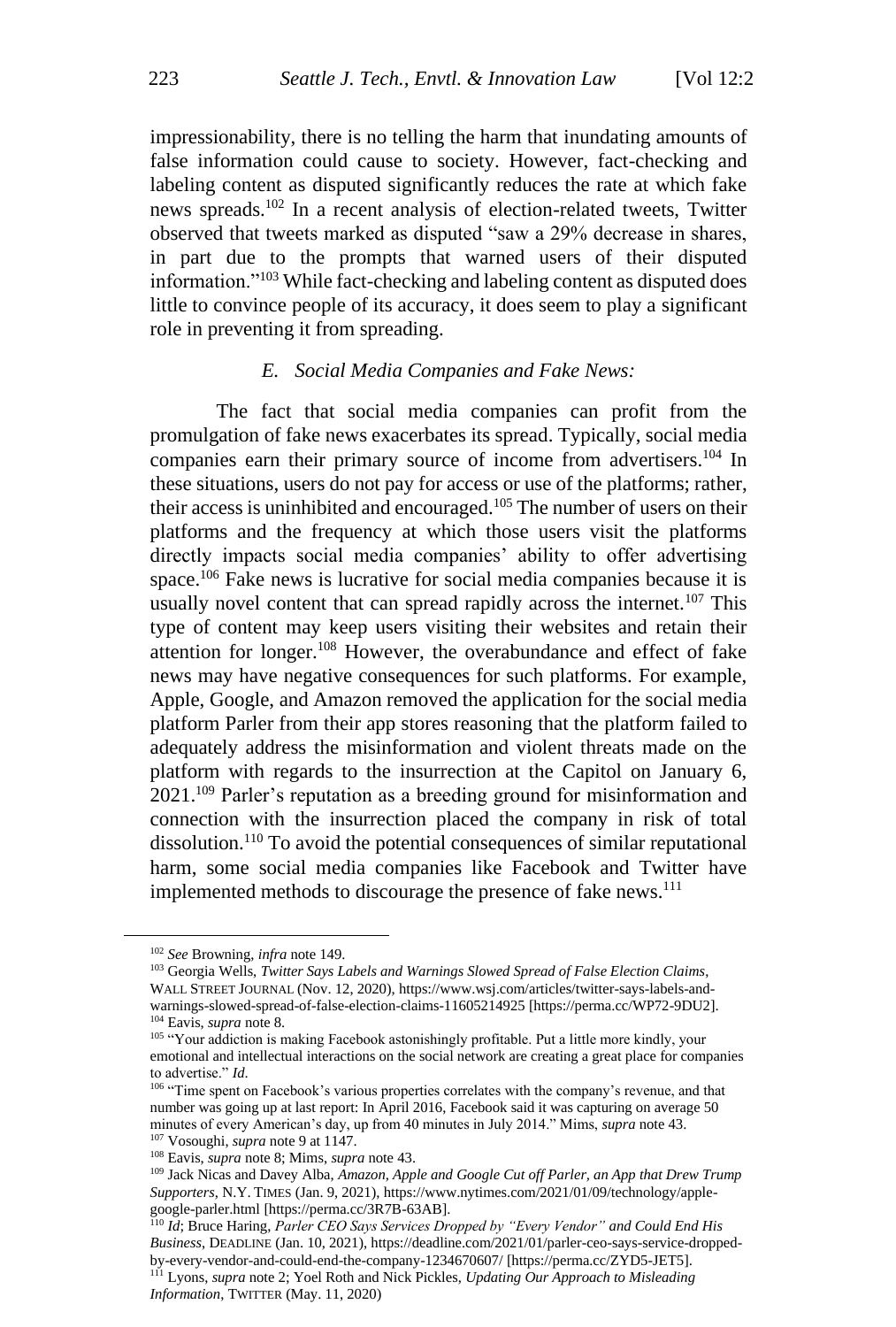These methods involve labeling suspect information, removing it (depending upon its severity), and ranking fake news significantly lower in its news feeds.<sup>112</sup> Facebook also uses independent fact-checkers and machine learning to detect and label misinformation.<sup>113</sup> While such initiatives by some social media companies help combat and discourage fake news, they are nonetheless insufficient because companies are under no legal obligation to employ independent fact checkers or even flag and remove many types of fake news.<sup>114</sup> This means that social media companies can allow or prohibit the presence of fake news to the degree that it suits them without consequences. In a leaked memo, Andrew Bosworth, a Facebook executive, articulated the company's incentive to promote interaction on the platform regardless of its consequences saying: "[w]e connect people. That can be good if they make it positive. Maybe someone finds love. … That can be bad if they make it negative. … Maybe someone dies in a terrorist attack. … The ugly truth is … anything that allows us to connect more people more often is \*de facto\* good."<sup>115</sup> Exposing the public to unchecked false information for the sake of connection is not de facto good, and the amount of fake news in people's lives should not depend on social media companies' caprice. For these reasons, Congress needs to enact new legislation to limit the effects of fake news and to require social media companies to assume an appropriate amount of responsibility in preventing its spread.

#### IV. CURRENT SOLUTIONS:

Various legislative bodies and individuals have recognized the need to impose legal requirements on social media companies to mitigate the adverse effects of fake news. Potential solutions include requiring politically neutral content moderation on ISPs; imposing liability on ISPs for the actions of their algorithms; media literacy to be taught in public schools; and licensing journalists.<sup>116</sup> Unfortunately, these solutions are inadequate because they unnecessarily interfere with the purpose of Section 230 to maintain the robust nature of internet communication, or because they would be ineffective in reducing the spread of fake news.

First, a bill proposed in the Senate by Senator Hawley (R-Mis.) suggested amending Section 230 to encourage computer service providers to provide politically neutral content moderation.<sup>117</sup> The proposed legislation defines "politically biased moderation" as a provider that moderates information provided by other information content providers in a matter that is:

[https://blog.twitter.com/en\\_us/topics/product/2020/updating-our-approach-to-misleading](https://blog.twitter.com/en_us/topics/product/2020/updating-our-approach-to-misleading-information.html)[information.html](https://blog.twitter.com/en_us/topics/product/2020/updating-our-approach-to-misleading-information.html) [https://perma.cc/WY8L-PRRG].

<sup>112</sup> Roth, *supra* note 111.

<sup>113</sup> Lyons, *supra* note 2.

<sup>114</sup> *See* 47 U.S.C.A. § 230.

<sup>115</sup> Shoshana Zuboff, *The Coup We Are Not Talking About*, N.Y. TIMES (Jan. 29, 2021), [https://www.nytimes.com/2021/01/29/opinion/sunday/facebook-surveillance-society](https://www.nytimes.com/2021/01/29/opinion/sunday/facebook-surveillance-society-technology.html?searchResultPosition=1)[technology.html?searchResultPosition=1](https://www.nytimes.com/2021/01/29/opinion/sunday/facebook-surveillance-society-technology.html?searchResultPosition=1) [https://perma.cc/B783-AHYP].

<sup>116</sup> S. 1914, 116th Cong. (2019); H.R. 492, 116th Cong. (2019); 2019 WA S.B. 5594; Manzi, *supra*  note 13 at 2623.

<sup>117</sup> S. 1914, 116th Cong. (2019).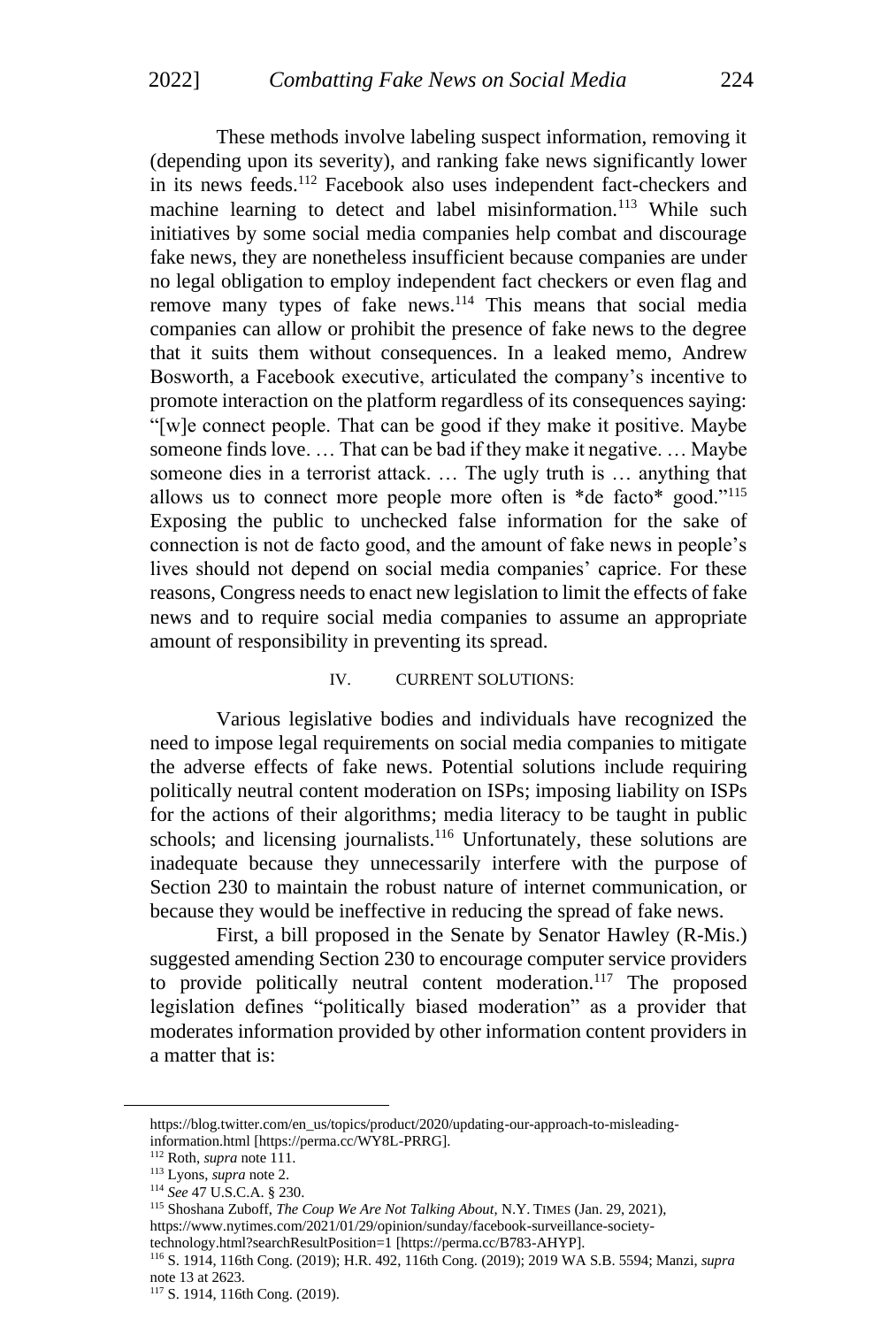(a) designed to negatively affect a political party, candidate, or viewpoint; or disproportionately restricts or promotes access to, or the availability of, information from a political party, candidate, or viewpoint; or (b) an officer or employee of the provider makes a decision about moderating information provided by other information content providers that are motivated to negatively affect a political party, candidate, or viewpoint.<sup>118</sup>

This bill not only undermined basic notions of freedom of expression and of the press, but it was also underinclusive because it governed the spread of biased fake news and not the spread of fake news itself. Political processes and discourse are inherently biased. Removing bias from the political arena is an impossible task to accomplish and would serve no purpose other than restricting various First Amendment guarantees and limit the value of political discourse.<sup>119</sup>

Second, the "Biased Algorithm Deterrence Act of 2019" bill (the Amendment) sought to amend Section 230 to provide that an owner or operator of a social media service that hinders the display of usergenerated content shall be treated as a publisher or speaker of such content, and for other purposes.<sup>120</sup>

The Amendment would have treated the owner or operator of a social media service

> that displays user-generated content in an order other than chronological order, delays the display of such content relative to other content if for a reason other than to restrict access to or availability of material described in paragraph (2)(A) of Section 230 or to carry out the direction of the user that generated such content as the publisher or speaker of such content.<sup>121</sup>

The Amendment proposes to treat the actions of algorithms as the actions of the owners and operators. As a result, it would subject social media companies to liability for harm caused by the promoted content and discourage social media companies from promoting fake news. Although social media companies primarily act through algorithms that they designed to control the programs, this Amendment poses several problems. Algorithms involving machine learning and Artificial Intelligence (AI) are incredibly complicated, and the creators often cannot predict what they will do in any given situation.<sup>122</sup> For example, many Facebook engineers use AI algorithms even though they do not know how

<sup>118</sup> *Id*.

<sup>119</sup> *See* U.S. CONST. amend. I.

<sup>&</sup>lt;sup>120</sup> H.R. 492, 116<sup>th</sup> Cong. (2019).

<sup>121</sup> *Id*.

<sup>&</sup>lt;sup>122</sup> "AI algorithms are inherently black boxes whose workings can be next to impossible to understand – even by many Facebook engineers." Mims, *supra* note 43.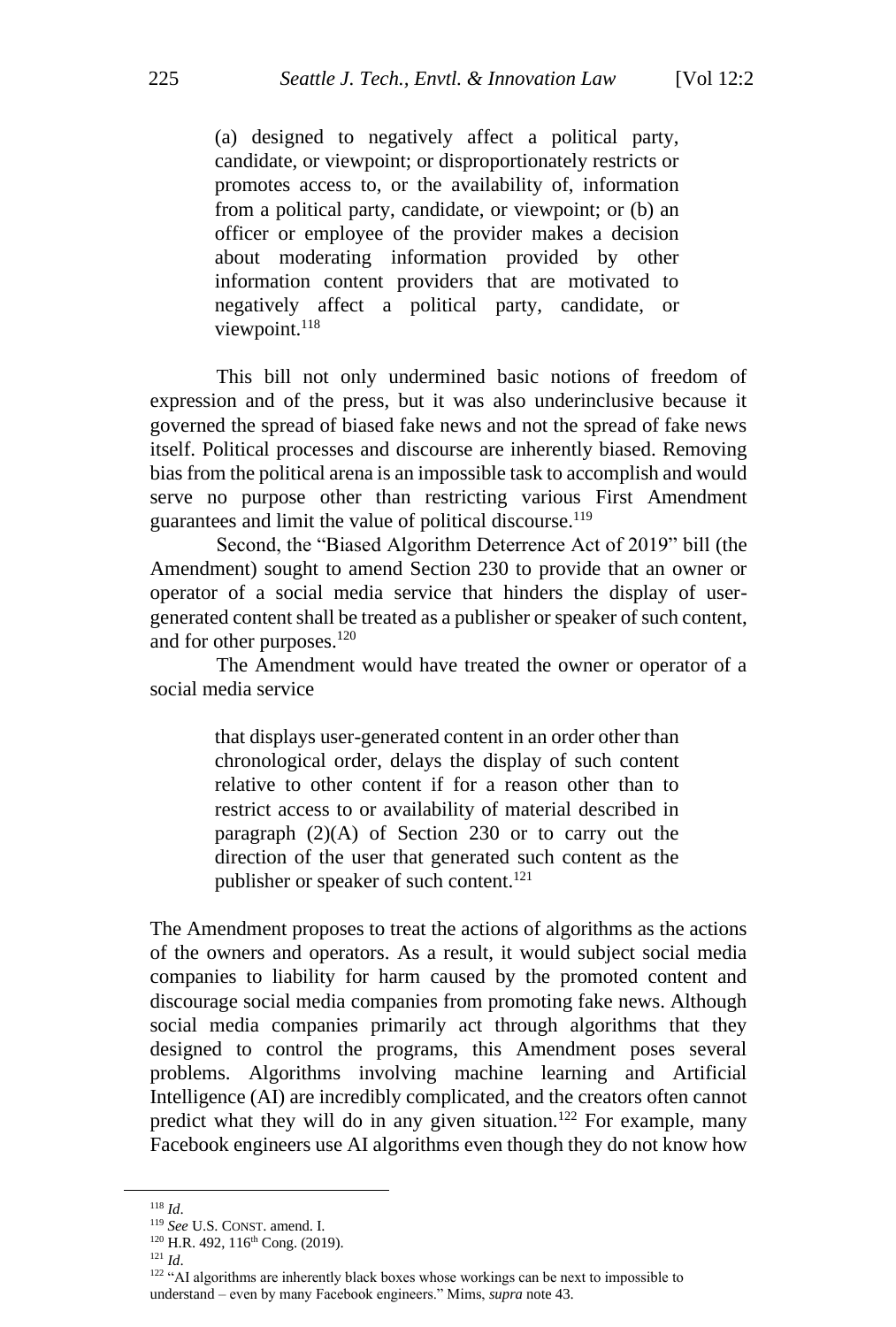to build them.<sup>123</sup> Thus, changing the algorithms would unduly burden social media companies because they often rely heavily on algorithms to provide users and advertisers with their expected experiences.<sup>124</sup> Additionally, this approach would undermine the fundamental purpose of Section 230 to allow burgeoning parts of the internet to develop<sup>125</sup> because it would apply to all who implement AI and other algorithms, not just the several social media giants.<sup>126</sup>

Third, others have acknowledged that fake news and other false information will always exist and that we should invest in teaching people how to recognize it.<sup>127</sup> The Washington State Senate proposed such a solution when it introduced the "Supporting Media Literacy and Digital Citizenship" bill.<sup>128</sup> The bill sought to promote media literacy in Washington public schools by teaching students how to identify false information at an early age. $129$ 

This approach would avoid complications of requiring companies to flag or remove fake news, and it would protect the original purposes of Section 230. However, this approach alone will not mitigate the harm of fake news. As previously mentioned, various studies have shown that factchecking has a minimal impact on whether people believe a piece of fake news.<sup>130</sup> Additionally, even if most of the population could identify fake news, the likelihood that many people would take the extra time to verify everything they read is low.

Finally, one solution suggests that licensing journalists like other professions (lawyers, doctors, etc.) would help manage the spread of misinformation in the "idea [marketplace]."<sup>131</sup> This practice would establish industry standards such as ethical obligations, verification through peer review, and continued education in information gathering.<sup>132</sup> This type of certification would cause people to ignore non-accredited sources and bolster the declining perception of journalism's integrity.<sup>133</sup> Knowing that journalists are accountable to ethics boards and answer to clearly defined professional standards would likely help convince the

<sup>123</sup> *Id*.

<sup>&</sup>lt;sup>124</sup> *Id.* ("Every time one of Facebook's two billion monthly users opens the Facebook app, a personalization algorithm sorts through all the posts that a person could theoretically see, and dishes up the faction it thinks she or he would like to see first. The system weighs hundreds of frequently updated signals, says Mr. Candela. Without AI, many of these signals would be impossible to analyze.")

<sup>125</sup> *See* Emily Stewart, *Ron Wyden Wrote the Law That Built the Internet. He Still Stands by It – And Everything It's Brought with It*., VOXMEDIA (May 16, 2019, 9:50 AM),

[https://www.vox.com/recode/2019/5/16/18626779/ron-wyden-section-230-facebook-regulations](https://www.vox.com/recode/2019/5/16/18626779/ron-wyden-section-230-facebook-regulations-neutrality)[neutrality](https://www.vox.com/recode/2019/5/16/18626779/ron-wyden-section-230-facebook-regulations-neutrality) [https://perma.cc/KE6H-NBVQ].

<sup>126</sup> H. Tankovska, *Most Popular Social Networks Worldwide as of January 2021, Ranked by Number of Active Users (in millions)*, STATISTA (Feb. 9, 2021)

https://www.statista.com/statistics/272014/global-social-networks-ranked-by-number-of-users/ [https://perma.cc/3VSJ-8FBU].

<sup>127</sup> 2019 WA S.B. 5594; MEDIA LITERACY & DIGITAL CITIZENSHIP [https://www.k12.wa.us/policy](https://www.k12.wa.us/policy-funding/school-technology/media-literacy-digital-citizenship)[funding/school-technology/media-literacy-digital-citizenship](https://www.k12.wa.us/policy-funding/school-technology/media-literacy-digital-citizenship) (last visited Mar. 30, 2022). <sup>128</sup> *Id*.

<sup>129</sup> *Id*.

<sup>130</sup> Lazer et al., *supra* note 4, at 1095; Schwartz, *see also supra* note 99.

<sup>131</sup> Manzi, *supra* note 13.

<sup>132</sup> *Id*. at 2650.

<sup>133</sup> Art Swift, *Americans' Trust in Mass Media Sinks to New Low*, GALLUP, (Sept. 14, 2016) <https://news.gallup.com/poll/195542/americans-trust-mass-media-sinks-new-low.aspx> [https://perma.cc/3NAP-8VSW].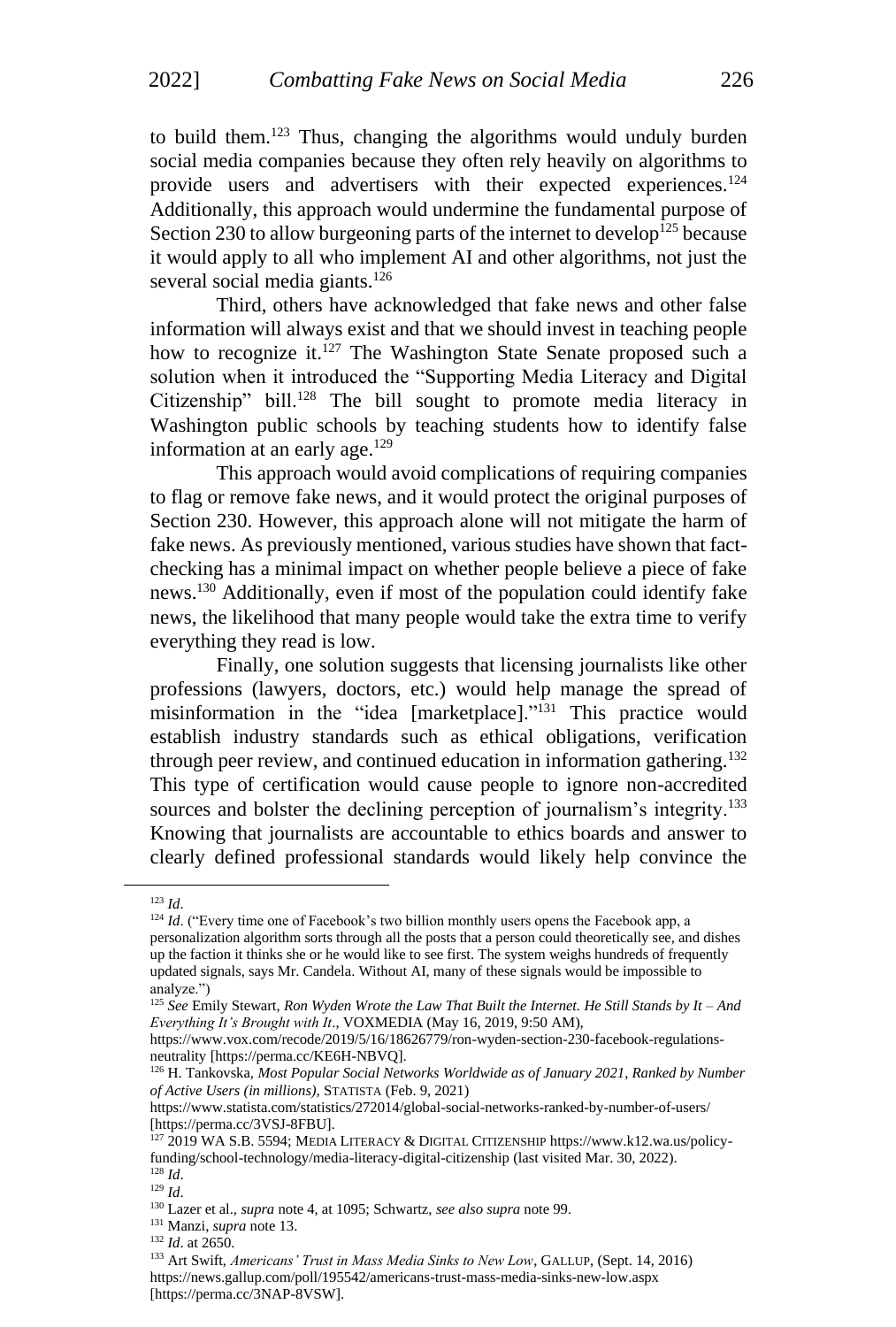public that journalists actively avoid their violations. Non-accredited sources could not boast this level of accountability and would lose the public's confidence, and by extension, its attention. For these same reasons, the public finds more security and trust in attorney-client confidentiality than in pinky promises.

Unfortunately, this solution would create a high barrier to entry to journalism. A high barrier hinders a deliberative democracy where free speech is encouraged, needed, and protected.<sup>134</sup> Additionally, a government-enforced barrier to journalism poses potential questions to the First Amendment guarantee of freedom of the press.<sup>135</sup> Finally, licensing journalists fails to address the fact that fake news's initial impression has greater influence on people than the source's credibility.<sup>136</sup>

The foregoing solutions, while helpful, fail to address all the problems posed by fake news. Instead, Congress should look to other highly regulated industries for inspiration on adequately addressing the fake news problem. For example, the Securities and Exchange Commission (SEC) uses independent certified public accountants to audit companies' financial statements to ensure that companies provide true information to their shareholders.<sup>137</sup> Requiring large social media companies to employ government certified fact-checking entities to monitor and flag false information would likely fill the gaps left by the foregoing solutions. This solution would avoid government interference in the realm of free speech, remove social media companies' economic incentives to tolerate the presence of fake news, and better assist in reducing the spread of false information.

#### V. GOVERNMENT-CERTIFIED FACT-CHECKING ENTITIES:

To adequately address the problem of fake news, a holistic solution should balance the need to limit the spread of fake news with the preservation and development of the internet. Congress should require social media companies with over one million monthly users to contract government-certified third-party fact-checking companies to evaluate the veracity of user-reported content. If the fact-checkers reach the level of certainty required to place a post into dispute, then social media companies must mark it as disputed or misleading. Noncompliance with the law would result in a fine against the company.

Other industries employ similar requirements for companies to pay for government-certified auditors to oversee their activities. For example, the Food and Drug Administration, through the Food Safety Modernization Act, "puts an obligation on certain entities in the food industry to verify that their suppliers are meeting FDA food safety standards. The agency contemplates a role for reliable, third-party audits, whether they're conducted by a government agency or a private

<sup>134</sup> *See* U.S. CONST. amend. I.

<sup>&</sup>lt;sup>135</sup> *Id.* ("Congress shall make no law . . . Abridging the freedom of speech, or of the press . . .").

<sup>136</sup> Lazer et al., *supra* note 4, at 1095.

<sup>137</sup> *All About Auditors: What Investors Need to Know*, SEC

<https://www.sec.gov/reportspubs/investor-publications/investorpubsaboutauditorshtm.html> (last visited Mar. 31, 2021) [https://perma.cc/2HPP-A5LB].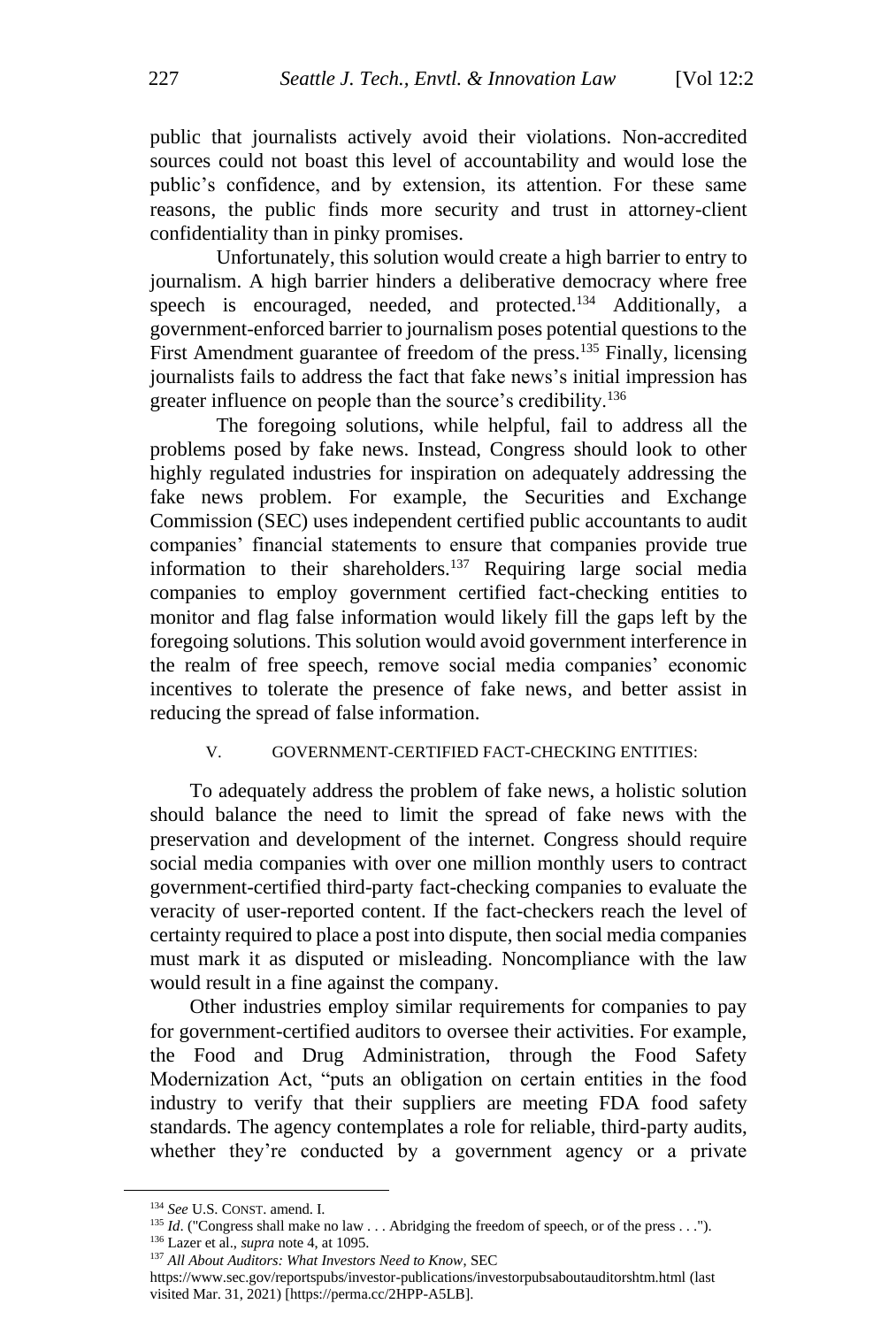concern."<sup>138</sup> Additionally, some commercial fisheries must hire independent auditors to monitor their activities to ensure compliance with federal conservation goals and policies.<sup>139</sup> As a result, the government does not employ auditors, but rather, the government requires that companies within the industry contract qualified auditors. 140

A legislative requirement to contract a qualified third-party auditor would serve an essential role in supporting important public policies while limiting the government's hand in directly enforcing the legislation. Just as an auditor would report if a vessel caught more salmon than allowed in its quota, so too would a fact-checker report the presence of fake news online. The auditor on the vessel helps conserve the wildsalmon population, and the one online helps to prevent the spread of false information. Because the auditors are private parties, the government avoids direct regulation of that area. In the case of regulating fake news, the government would not become the arbiter of truth and limit what people can and cannot say online. Rather, a non-governmental auditor held to strict ethical and professional standards determines the accuracy of the user-reported post. As a result, the law would not violate the First Amendment. 141

Congress should limit this requirement to companies and platforms whose monthly user count exceeds one million because it would allow smaller websites to develop without increased overhead costs and the fear of additional liability.<sup>142</sup> At the same time, it would prevent the

<sup>138</sup> *Third-Party Audits and FSMA,* U.S. FDA (Aug. 20, 2018), https://www.fda.gov/food/food-safetymodernization-act-fsma/third-party-audits-and-fsma [https://perma.cc/R947-A2UB].

<sup>&</sup>lt;sup>139</sup> See 16 U.S.C. § 1853(b)(8); Fishery observers and at-sea monitors collect data from U.S commercial fishing and processing vessels and other processing plants. *Fishery Observers*, NATIONAL OCEANIC AND ATMOSPHERIC ADMIN.[, https://www.fisheries.noaa.gov/topic/fishery](https://www.fisheries.noaa.gov/topic/fishery-observers)[observers](https://www.fisheries.noaa.gov/topic/fishery-observers) (last visited Apr. 5, 2021) [https://perma.cc/88RY-EBR5]. The observers are "professionally trained biological scientists gathering first-hand data on what's caught and thrown back, which supports science, conservation and management activities." *Id*. The data collected is reported to the National Oceanic and Atmospheric Administration and is used to monitor fisheries, manage populations, and set fishing quotas. *Id*.

<sup>140</sup> *Id*.

<sup>141</sup> The First Amendment protects against the government restricting individual speech generally. *See* U.S. CONST. amend. I. However, private persons and companies are not subject to the limitations imposed by the First Amendment. Civ. Rights Cases, 109 U.S. 3, 17 (1883). Additionally, it is unlikely that independent-fact-checkers' conduct can be attributed to the federal government. Joint action between a private party and the state exists when the state has "so far insinuated itself into a position of interdependence with the private entity that it must be recognized as a joint participant in the challenged activity." Tsao v. Desert Palace, Inc., 698 F.3d 1128, 1140 (9th Cir. 2012); *see generally* Children's Health Def. v. Facebook Inc., 546 F. Supp. 3d 909 (N.D. Cal. 2021), Blum v. Yaretsky, 457 U.S. 991, 102 S. Ct. 2777, 73 L. Ed. 2d 534 (1982), Lugar v. Edmondson Oil Co., 457 U.S. 922, 102 S. Ct. 2744, 73 L. Ed. 2d 482 (1982). Additionally, it is less likely that joint action exists when the private party makes decisions independent from the government. Mathis v. Pac. Gas & Elec. Co., 75 F.3d 498, 504 (9th Cir. 1996). Here, there would be no interdependence between the government and the fact-checkers. The government's involvement with the fact-checkers would be mostly limited to ensuring that they abide by certain ethical standards. The government would not be involved in determining the veracity of posts or whether to label them as disputed or misleading; this function would be solely reserved to the fact-checkers. As a result, a private fact-checking agency's moderation of social media posts would not likely fall under the purview of the First Amendment. However, it should be noted that the scope of this article is too narrow to allow a more in-depth analysis of this issue.

<sup>142</sup> *Most Popular Social Networking Apps in the United States as of September 2019, by Monthly Users*, STATISTA RSCH DEP'T (Feb. 4, 2021), https://www.statista.com/statistics/248074/mostpopular-us-social-networking-apps-ranked-by-audience/ [https://perma.cc/3B92-2QQY] (The 20 largest social media companies in the United States – in terms of monthly users – all exceed 1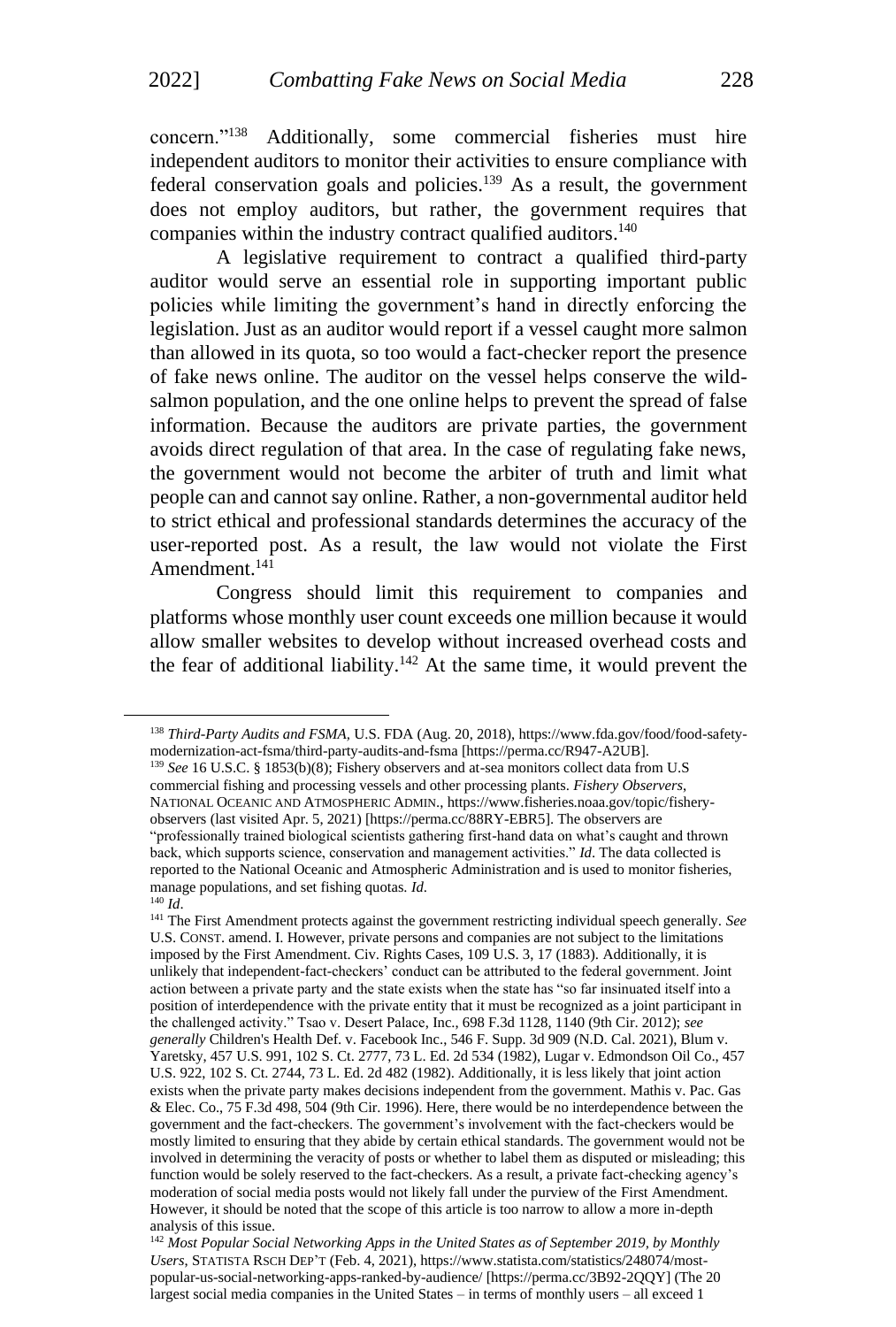spread of fake news on larger platforms where it spreads more easily and reaches more people. Big social media companies can bear the burden of contracting a certified fact-checking agency (some already do), a factchecker's presence has greater impact on a platform with millions of monthly users as opposed to one of 500 monthly users.<sup>143</sup> Niche corners of the internet are more likely to be overly burdened by such a requirement, and the public would not derive much benefit from it. Instituting a "size" requirement would protect the purpose of Section 230 by allowing newly formed and growing companies to blossom while placing an informational check on the large companies.<sup>144</sup>

This solution only requires fact-checkers to analyze posts reported by users a significant number of times to mitigate the potential burden of sifting through millions of posts and determining the truthfulness of each. Even with AI and advanced algorithmic assistance, examining every user's posts and determining their factuality would be extremely cumbersome. Restricting the number of posts that need to be analyzed would allow fact-checkers to verify and flag the posts that are most likely to be false and do so before they go viral. In practice, the users' posts will be immediately visible on the platforms. However, if users report a post with sufficient frequency, then the fact-checking agency will attempt to determine whether the post is false or grossly misleading and flag it accordingly.

Additionally, this verification would only apply to facts and not opinions to "maintain the robust nature of the Internet communication . . . ."<sup>145</sup> As Justice Kennedy reasoned, "[t]he remedy for speech that is false is speech that is true. This is the ordinary course in a free society. The response to the unreasoned is the rational; to the uninformed, the enlightened; to the straight-out lie, the simple truth."<sup>146</sup>

As we have seen, flagging content as false or disputed is unlikely to change whether a particular user believes its claims.<sup>147</sup> However, this solution substantially limits the number of people exposed to misleading and false content. After the fact-checker flags the post as disputed or misleading, users will still be able to share the post manually with their friends and followers. Social media companies will determine for themselves which posts to remove because they do not have the same censorship and freedom of speech concerns. <sup>148</sup> Notwithstanding, flagging the content as disputed will slow and limit its capacity to spread. In a case study, the Election Integrity Partnership, a coalition of misinformation researchers, found that labeling a post as "disputed" significantly reduced

million monthly users with the largest (Facebook) at 169.7 million users and the smallest (Google+) at 2.62 million users.)

<sup>143</sup> *See* Lyons, *supra* note 2.

<sup>&</sup>lt;sup>144</sup> Kang, *supra* note 43 (quoting Ron Wyden saying "Start-ups need the legal shield most, not tech giants… 'The big guys can take care of themselves.'").

<sup>145</sup> Zeran, 129 F.3d. at 330.

<sup>146</sup> United States v. Alvarez, 567 U.S. 709, 727, 132 S. Ct. 2537, 183 L. Ed. 2d 574 (2012).

<sup>147</sup> Schwartz, *supra* note 99 at 1095.

<sup>148</sup> 47 U.S.C.A. § 230(c) (Generally, social media companies may prohibit and remove user created content at their own discretion).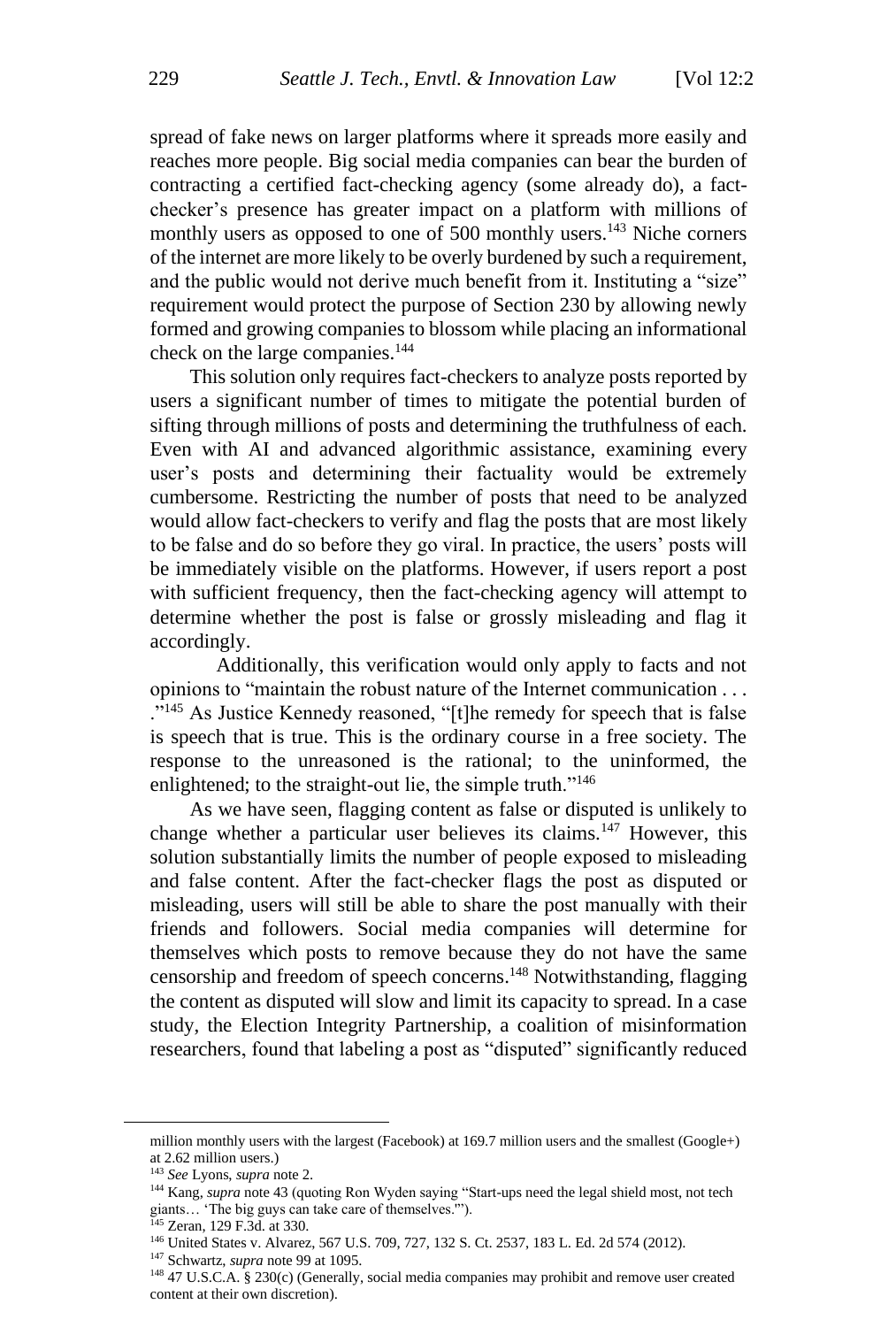the number of times users shared or interacted with it.<sup>149</sup> If fact-checking and labeling fake news does not significantly impact its perceived credibility, then we can find solace in the knowledge that such labeling and verification seriously restrict its ability to spread. This solution mitigates the most dangerous part of fake news, its ability to reach a broad audience.<sup>150</sup>

As a byproduct, limiting the spread of fake news by flagging it reduces its ability to generate revenue for social media companies.<sup>151</sup> When coupled with the imposition of a fine for noncompliance, this hindrance would remove the economic incentive that fake news currently provides.<sup>152</sup> This solution limits the extent to which fake news will travel, and by extension, its value to attract users and advertisers. Permanently reducing fake news's economic value by limiting its spread and punishing social media companies for failing to flag misleading material, when identified by the fact-checkers, deals a large blow to fake news and designates it as an informational pariah – unwelcomed and unwanted on major social platforms.

Government certification of fact-checking companies and agencies should require ethical standards and uniform verification processes for analyzing fake news. Such standards would limit the potential for abuses prompted by political bias by requiring analyses of disputed content to pass through multiple levels of review. The review need not be exhaustive and definitive, but sufficient to confidently call into question the truthfulness of a particular post. Additionally, the organization that certifies fact-checkers could take disciplinary measures for breaching the approved verification processes or other ethical violations, much like how the bar can suspend or remove lawyers for similar behavior.<sup>153</sup> Factcheckers would act objectively and honestly as the maintenance of their  $accreditation - and by extension, their employability - would hinge on$ these characteristics. Finally, licensing third party fact-checkers would not limit public participation in journalism or the press but would still allow the public to place their confidence in an accredited source.

#### VI. CONCLUSION:

The malady of fake news is not easily cured. Much like a virus, if not contained, it will spread quickly. It is naïve to believe that fake news and false information will cease to exist. Currently, Section 230 serves as a type of safe haven for fake news. It allows social media companies to benefit from its spread with impunity from the law. While there are

<sup>149</sup> Kellen Browning, *After Twitter Labels Trump's Tweet About Pennsylvania, Its Spread Slows*, N.Y. TIMES (Nov. 3, 2020), https://www.nytimes.com/live/2020/11/03/us/election-day#after-twitterlabels-trumps-tweet-about-pennsylvania-its-spread-slows [https://perma.cc/2KM5-TCLJ] (In a tweet, President Trump claimed, without evidence, that the Supreme Court's decision to allow Pennsylvania absentee ballots to be received up to three days after November third would "allow rampant and unchecked cheating" and "induce violence in the streets." Before Twitter flagged the tweet, it was shared or replied to about 827 times a minute. After it was flagged, that number dropped to 151 times a minute.).

<sup>150</sup> *See* Lazer et al., *supra* note 4, at 1095.

<sup>151</sup> Mims, *supra* note 43.

<sup>152</sup> *Id*.

<sup>153</sup> *See* Model Rules of Pro. Conduct (Am. Bar Ass'n 2020).